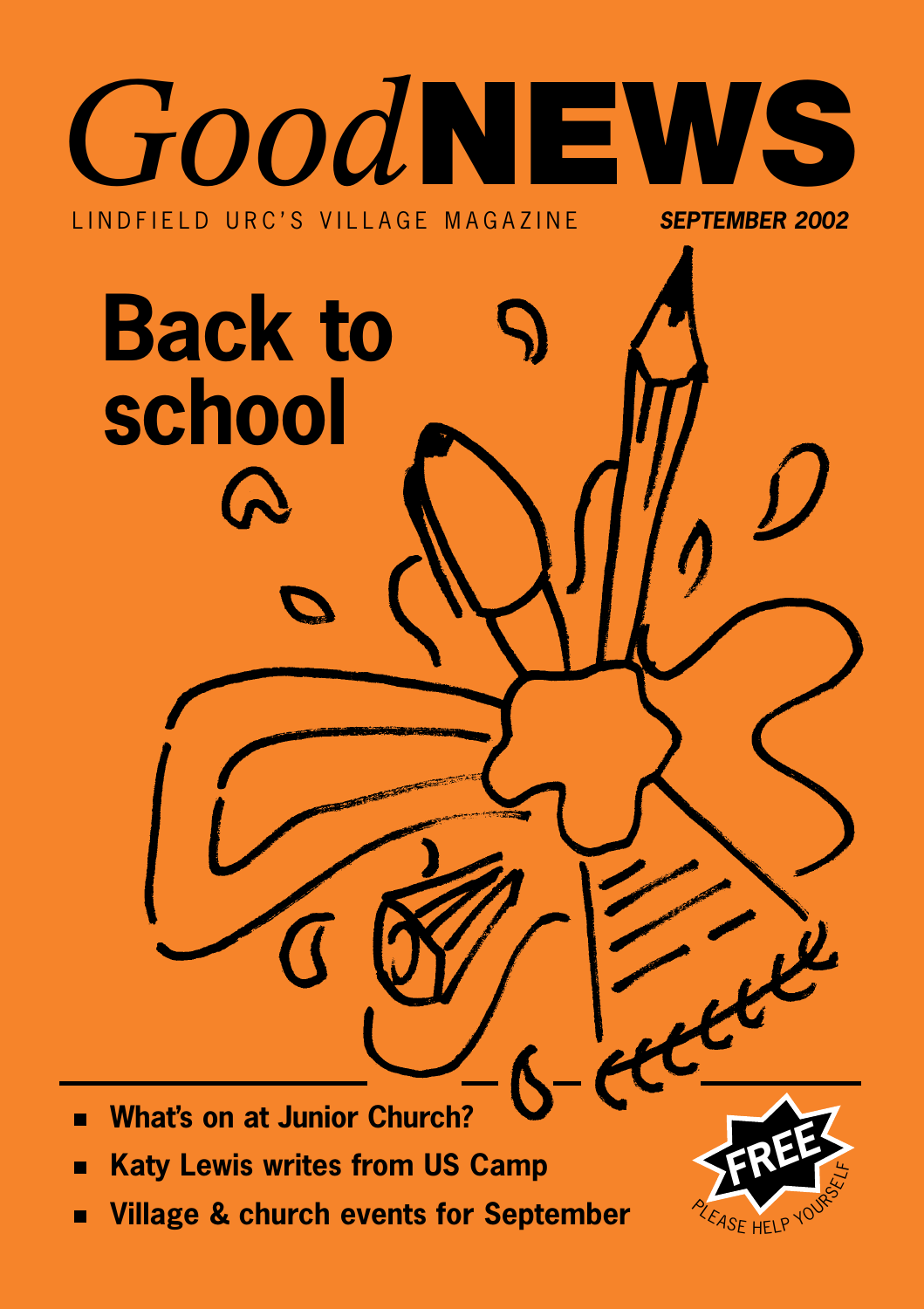

#### **I a road junction in Lindfield with saw a dog handler approach his puppy, who was positively wriggling with delight.**

His tail was wagging and he was a picture of suppressed bounce! Every few paces the puppy looked up at his master to reassure itself of approval 'cos he knew he was walking to heel. As the man halted at the kerb the puppy entered with gusto into this practised routine. He sat and proudly looked for the expected sign of approval. Strangely, there was no response, only a patient waiting. The master had noticed the dog was sitting PARALLEL to the road and not facing it, as he was

taught! The puzzled pup soon realised the mistake and turned to face the correct way. Praise and reassurance were given immediately, and the pair crossed Denmans Lane in perfect harmony!

This short scene enacted Jesus' own love for us, His so wayward children. How often we get the wrong end of the stick, and our Lord has to wait patiently for us to catch up with His timing for us. Happy walkies!!

*Janet Drayton, Elder*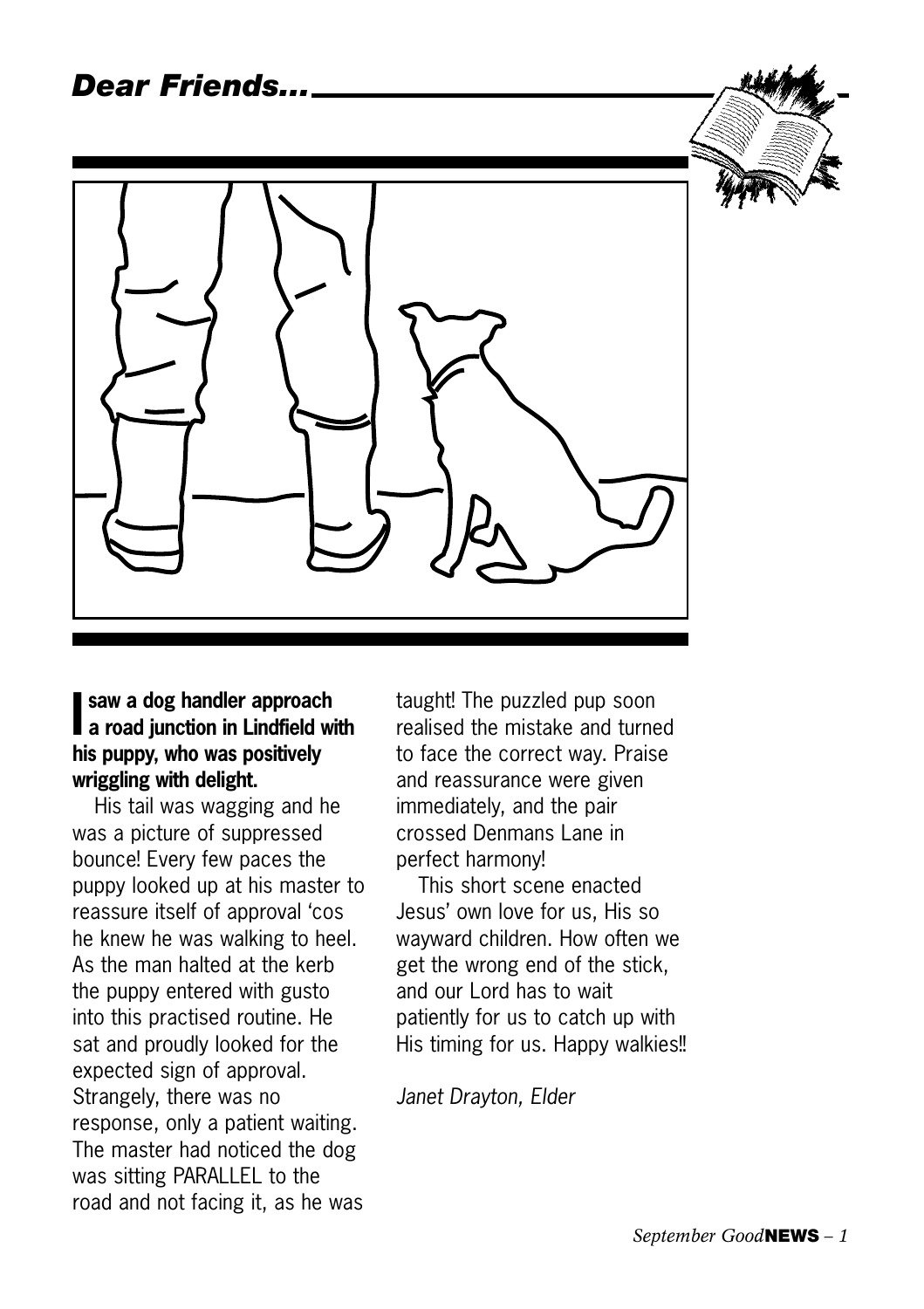*Prayer Diary*

|                    | Prayer Diary                                                                                                                                                                                                                                                                                                            |
|--------------------|-------------------------------------------------------------------------------------------------------------------------------------------------------------------------------------------------------------------------------------------------------------------------------------------------------------------------|
|                    |                                                                                                                                                                                                                                                                                                                         |
| NUS<br>S           | • Junior Church – give thanks for the summer helpers<br>• Pray for regular staff and the start of the new term<br>• Our worship leaders - Richard Walters & David Nibloe<br>• All visiting preachers and those from our own fellowship<br>• The children & young people in the church (esp those going into new groups) |
| NON<br>None        | • Our young people preparing to go to College/University<br>• Those who arrange and distribute church flowers,<br>and for those who receive them<br>• Carol Walters and those who staff the church concourse daily<br>• The Managers                                                                                    |
| TUE                | • The Alpha Course; at All Saints (Tues) & LURC (Thurs)<br>• Girls' Brigade<br>• The local doctors' surgeries and all who work in them<br>• Prison chaplains and all in the Prison Fellowship                                                                                                                           |
| WED                | • Opportunities to offer hospitality to one another<br>• All URC moderators, especially Rev Nigel Uden<br>• URC churches in Eastbourne, Polegate & Hassocks<br>• Volunteer workers in the community                                                                                                                     |
| <b>THUR</b>        | • Pop-in, and all who organise and enjoy this<br>• House Groups and their leaders,<br>as they re-start with new study material<br>• All those who are 'carers' for other members of their family<br>• Lesley Partington, the new matron at Compton House                                                                |
| $\mathbf{\bar{g}}$ | • Lindfield Evangelical Free Church<br>· Boys' Brigade<br>• Wednesday & Friday Luncheon Clubs<br>. The meeting of the District Council and Provincial Council and Trust.                                                                                                                                                |
|                    | • That the Holy Spirit may be touching the life of the person<br>God would have us call to the pastorate here and Balcombe<br>• For a spirit of joy, unity and commitment amongst us,<br>that all might play their part during the pastoral vacancy<br>• Give thanks and praise to God for his many blessings to us     |

 $\overline{\phantom{a}}$ 

」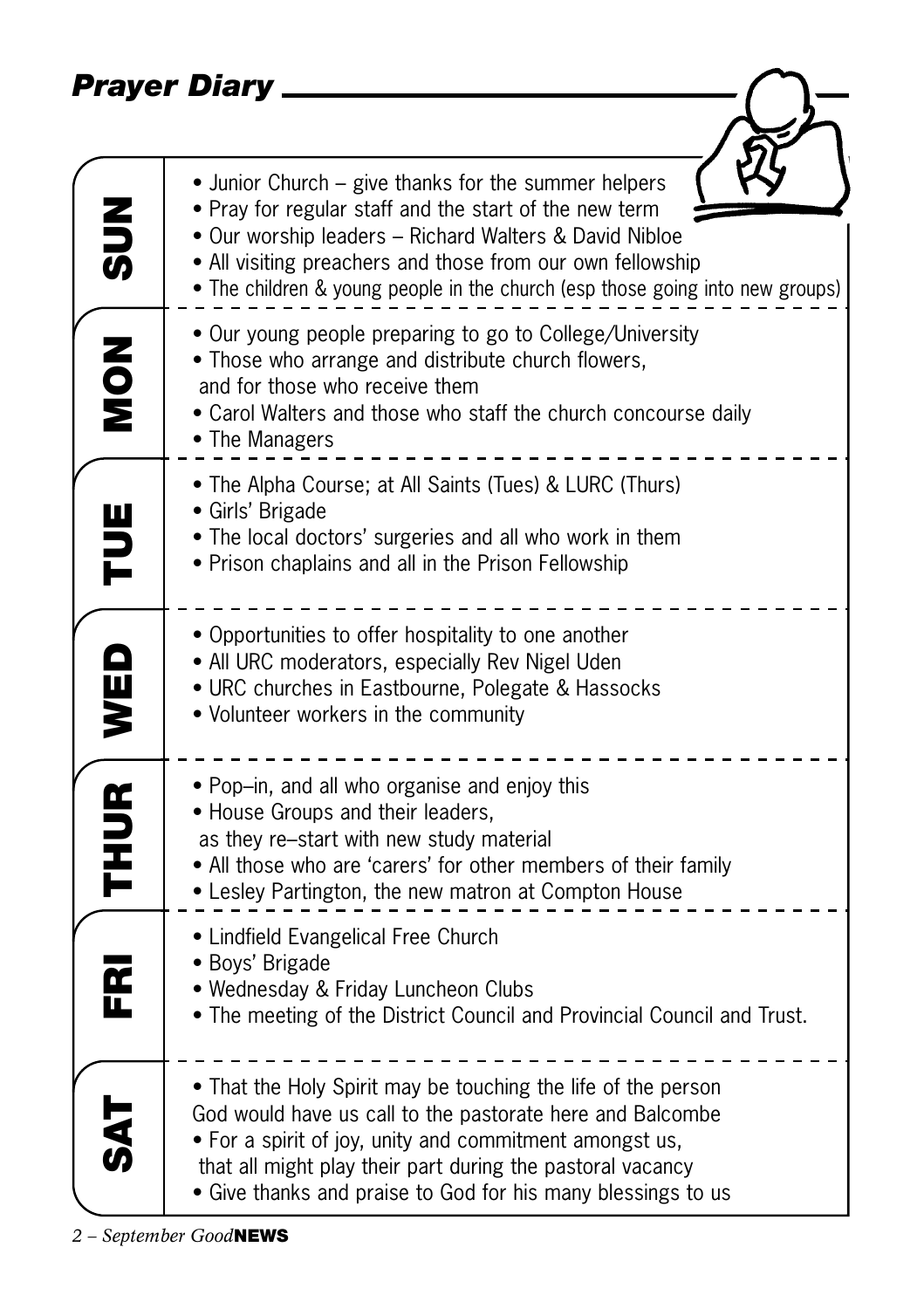### *The Bible*

## Nobody<br>
Knows the knows the **hour. day**Jesus??

"The Arrival of the Son of Man will take place in times like Noah's. Before the great flood everyone was **carrying on as usual**, having a good time right up to the day Noah boarded the ark. They **knew nothing**



– until the flood hit and **swept everything away**.

The Son of Man's Arrival will be like that: Two men will be working in the field – **one will be taken**, one left behind; two women will be grinding at the mill – one will be taken, **one left behind**. So **stay awake**, alert. You have **no idea what day** your Master will show up. But you do know this: You know that if a homeowner had known what time of night the burglar would arrive, he would have been there with his dogs to prevent the break–in. **Be vigilant** just like that. You have no idea when the Son of Man is going to show up."

(The New Testament in Contemporary Language) (The New Testament in Contemporary Language)<br>Matthew Chapter 24. Pic: CNS July 2002 From: The Message by Eugene H. Peterson From: The Message by Eugene H. Peterson Matthew Chapter 24. Pic: CNS July 2002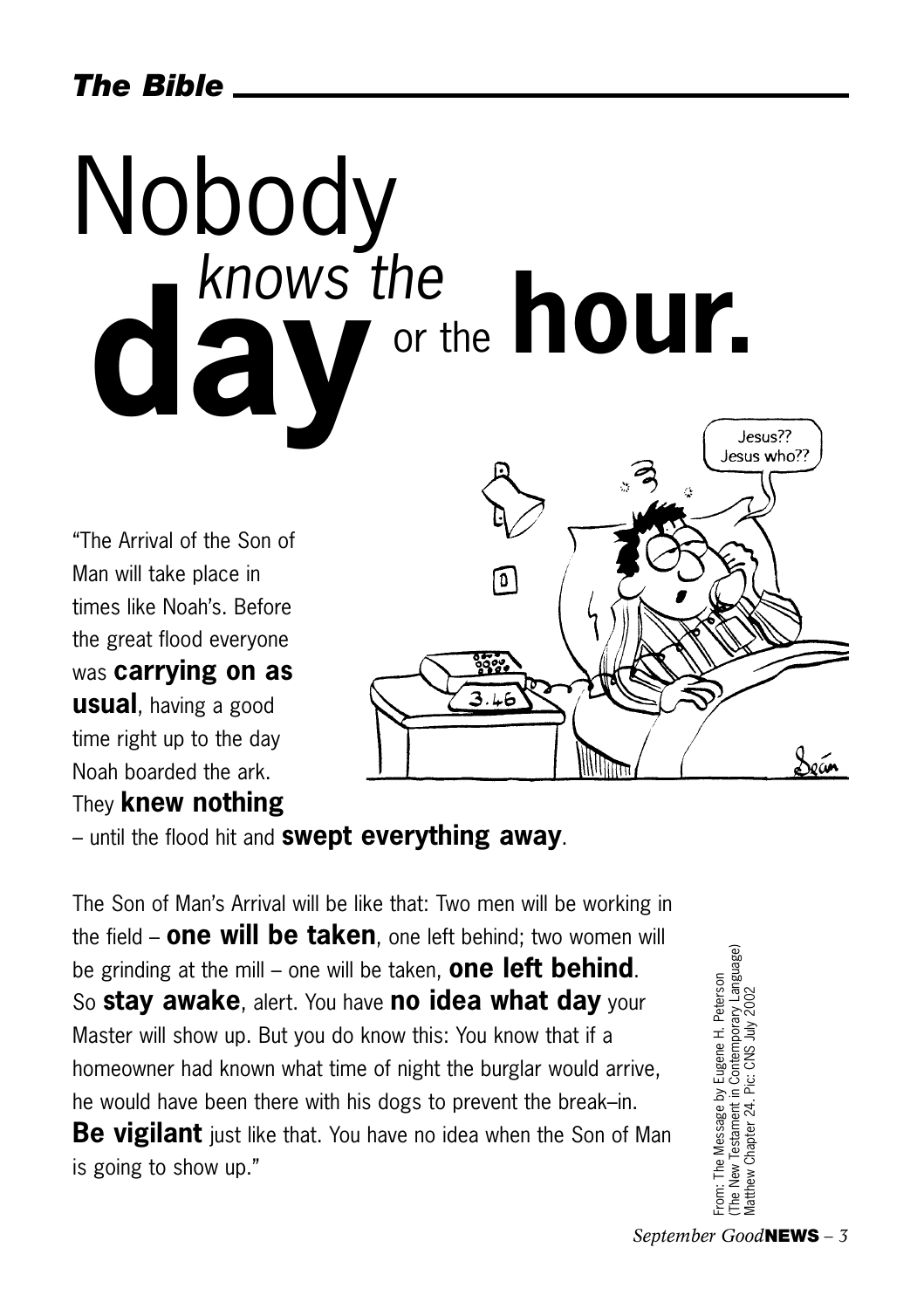# **New term – on Sundays too!**

**The holidays are soon over, school is back in and you are tired out (parent and child!). Take rest here a while then,**

**and remind yourself of what is available for children at Lindfield URC on Sunday mornings.** 

Our 9.30am service is normally bustling with people of all ages. A short time into it, the children can leave to do their own thing, in groups of relevant ages. The chart on this page, shows what each group gets up to. If you don't already, why not join us one Sunday? Should you have any questions, the Junior Church Coordinator, Clare Nibloe, will be pleased to hear from you (01444 484683).



**Creche Age:** pre 2 ½ years **Who:** rota arranged by Janet Drayton

Parents may leave their babies and toddlers in the creche feeling confident that the experienced pair of volunteers will create a safe and happy play session for their child, whilst they enjoy the worship.



**Ramblers Age:** 2 ½ – end Reception **Who:** Emma, Trudy, Barbara & Serena.

We meet for a crampacked session of Bible stories, games and play. We usually make a lot of mess with glue, glitter and paints - resulting in a reminder of the morning to take home!

*4 – September Good***NEWS**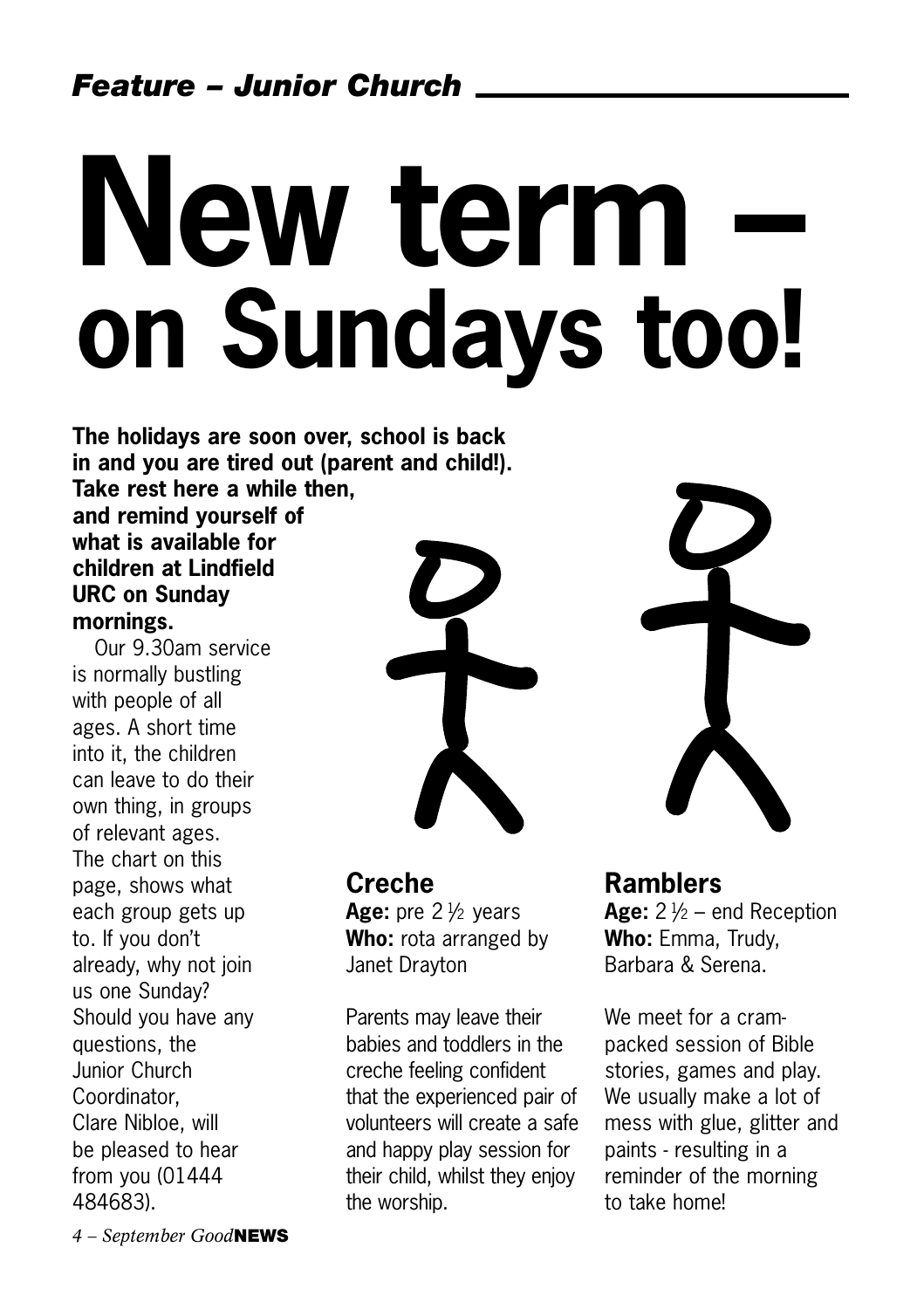

**Hikers Age:** Yr 1 – Yr 2 **Who:** Rita, Kath, Tim, Charlie & Marion

We have craft things to stick or make, we do colouring and sometimes have games. Most importantly we learn from the Bible through stories and memory verses. We also like to pray together. It's fun!

**Adventurers Age:** Yr 3 – Yr 6 **Who:** Martin, Helen & Tina

Adventurers welcomes all. Our aim is to learn more about the life of Jesus and what life as a Christian is all about in a FUN and CARING environment. See you there!

**Carpe Diem Age:** 11 – 14 **Who:** Suzy, Stuart, Mel & Bill

Meetings usually start with a relevant, but rarely sensible, game. We then read a passage from the Youth Bible. Being a small group we have good discussions about the topic. We end with a prayer.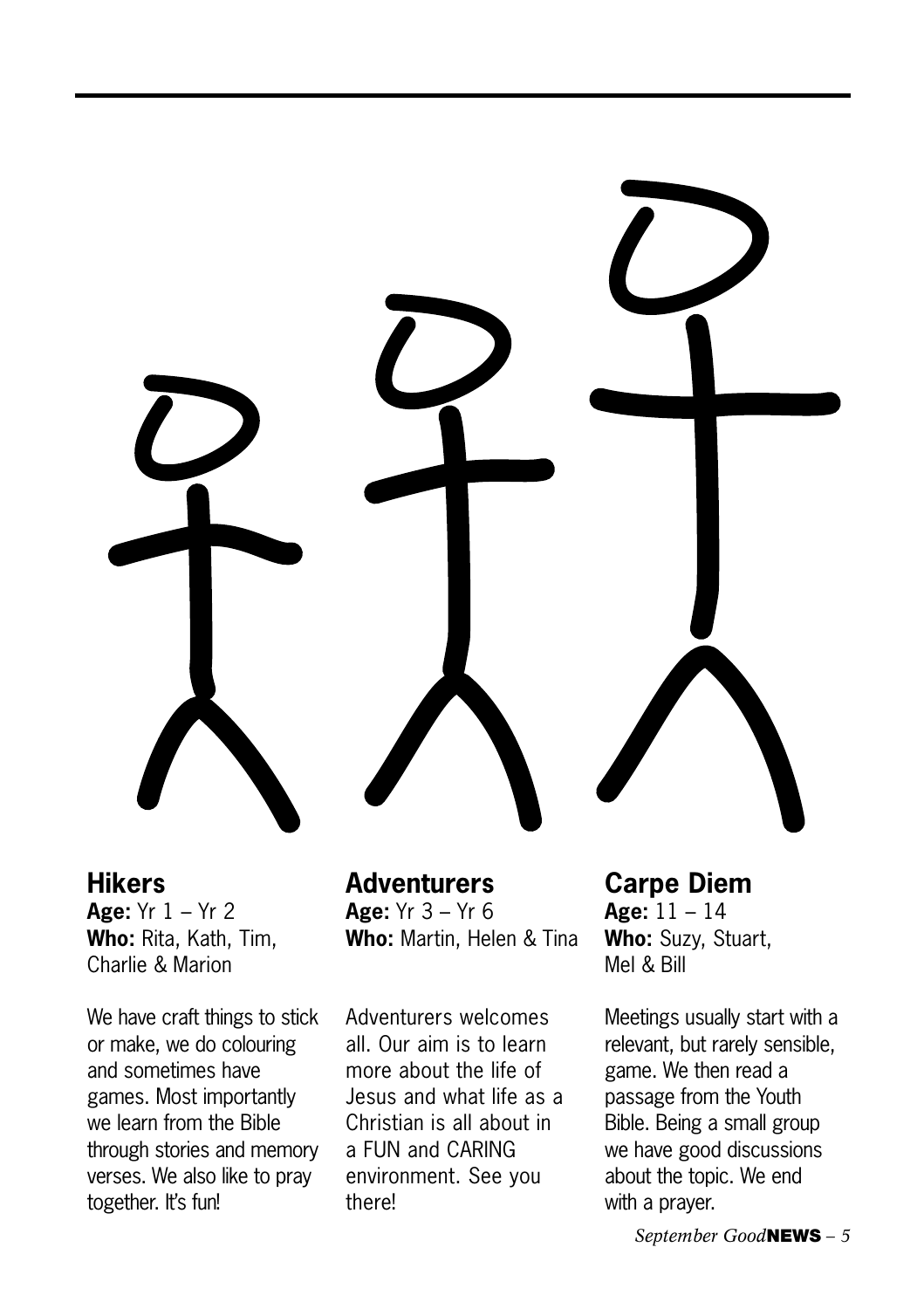## **Fitting all the pieces together**

### **On the second Sunday of every month, all the Junior Church groups get together for one large time of worship, specifically geared for them.**

Featuring drama, loads of fun activities and music, courtesy of the Jigsaw band (comprising of really talented young musicians). Jigsaw takes the place of their regular group times, within the 9.30 service. It should be noted, however, that **in October Jigsaw will be on the first Sunday** (6th October), as there is a Brigades' Parade Service on the regular, second Sunday slot.



*Overheard*

*What kids said about Junior Church!*

*"The teachers are old & kind and big & kind"*

*"I like playing"*

*"we do making and colouring in"*

*"We made one a bit like a drum, but we put sellotape on the top"*

*"we talk about Joseph & God"*

> *"I like sand and drawing things"*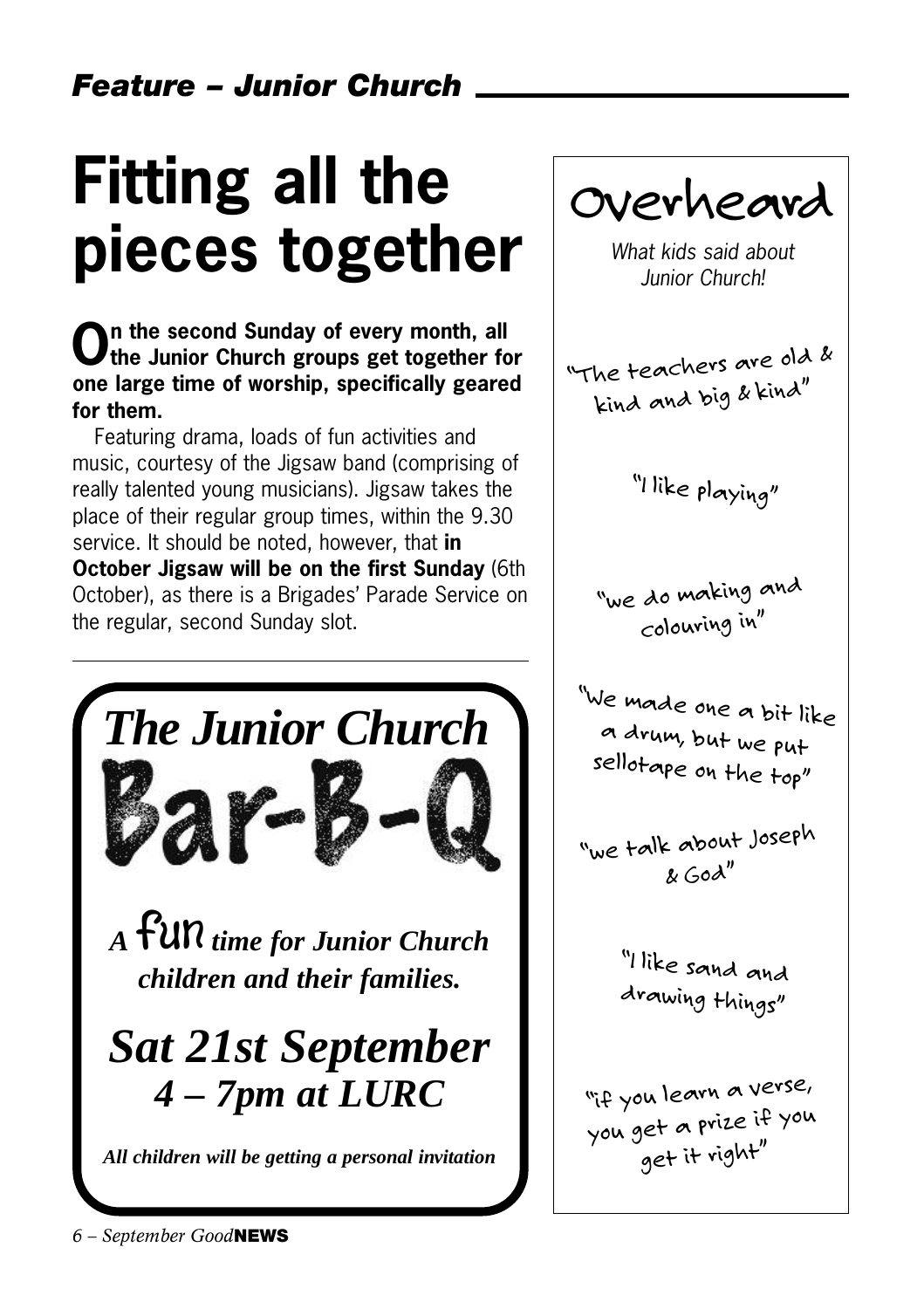## *Childhood memories*

**Rob Parsons' book is not, as it may sound, a critique of his Sunday School teachers or a book of deep theological insights that are too profound for those who are at Sunday School (or Junior Church!).** 

Instead it is a number of reflections on thoughts and truths that were first introduced to him at Sunday School that have subsequently had a significant impact on his life.

Many of the chapter headings and ideas explored seem obvious on the surface; 'I am known completely and loved unconditionally' (by God), 'The greatest freedom is having nothing to prove' or 'Don't spend your life wishing that you had done more'. However, what Parsons is getting at is that often these are truths that are head and not heart knowledge. Of course, we know that they are true in our heads, but do we accept and know that they are true in our hearts?

All of the chapters are based on stories and ideas from Sunday School that have penetrated to his heart as a result of joyful, sad or traumatic experiences in his adult life. As he says himself, 'the reason that they are so clear is that life itself has enforced them'.

Rob Parsons style is as straightforward and honest as he calls his reader to be in their Christian life and church family. The book is both refreshing and challenging and full of honest insights that take your breath away at times.

**Different** chapters would speak particularly to different individuals. I personally was hugely encouraged by 'Tomorrow belongs to the failures'. Here Parsons reflects on his experience of his wife's breakdown, and how God showed him that at the end of his resources were God's resources, which were not only infinite but those on which we need to rely if we are ever going to make a difference for God. He encourages the reader to see that real success is being prepared to fail just like Peter trying to walk on the water. God worked in and through Rob and Diane as they served in their weakness and kept on stepping out in faith for Him.



What they didn't teach me at Sunday School! Rob Parsons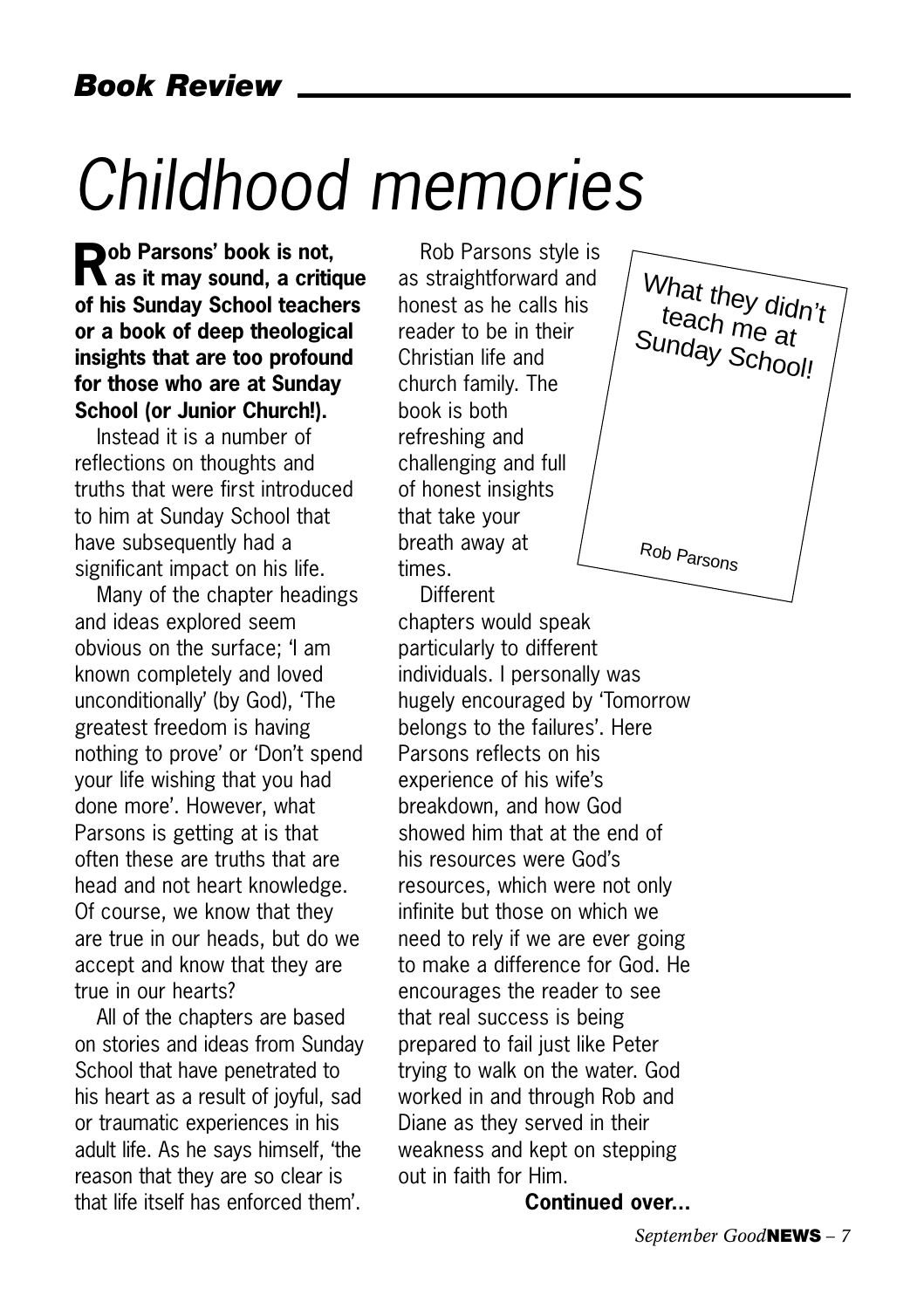#### **continued from Page 7**

I was also massively challenged by 'I was meant to party with my enemies', a chapter that challenges the reader about what God requires from His Church and His children. Parsons emphasises the imperative of real, honest, loving relationships within our church families and the danger of having a 'church world' (how we know it should be) and an 'inner world' (how it really is on the inside). He encourages us to demolish the walls between these two 'worlds' and party with our enemies or all those people that we find difficult. I felt that this chapter was a real insight into God's perspective on His Church.

The book is simultaneously a comfort and a challenge, it enables you to have a good look in the mirror and see not only all that you truly are but all that God has in mind for us and that is fantastically exciting! I would recommend it as a book that is a great encouragement for all those who are Sunday School teachers and who sometimes wonder what difference they actually make. It is also a call to the faith of a child for all of us in those times when we mistakenly equate a mature faith to a complicated one.

*Dawn Walters*

## Last month's winner

Jessica won the summer colouring competition by entering her version of Noah's Ark. We hope that you and your family have had, or will have, a great time at Fishers Farm Park – the prize being a day ticket.

Sorry if you didn't win on this occasion. This month you can get the chance to liven up your pencil case with a selection of goodies – if you can work out the Bible verse on the Competition Quiz (page 15). Write it down and pop it in the GoodNEWS box before 12 noon on Sunday 15th September!



*Smiling is infectious; you catch it like the 'flu, When someone smiled at me today, I started smiling too. I passed around the corner and someone saw my grin, When he smiled I realised I'd passed it onto him. I thought about that smile then I realised its worth. A single smile, just like mine, could travel round the earth. So, if you feel a smile begin, don't leave it undetected, Let's start an epidemic quick, and get the world infected! Everyone needs a SMILE!*

Author unknown. Found & contributed by *Heather Barling*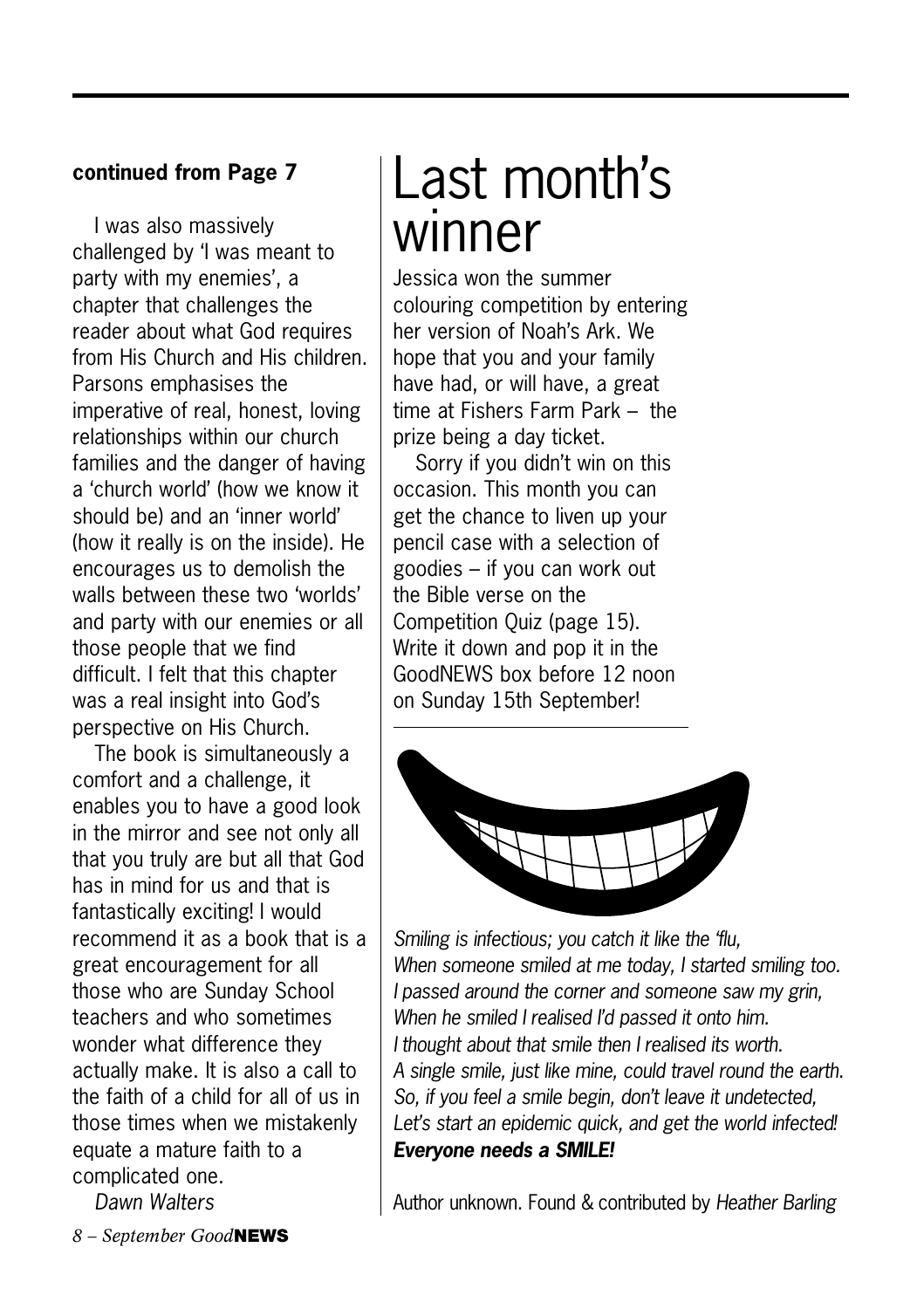## Dialling up for Haiti mission

Evangelist Brian Harris is preparing for a mission tour to Haiti early next year - thanks, he says, to the Holy Spirit and a mobile phone company. The Rev Dr Harris has received two previous invitations to missions in the country but finance has usually proved a deterrent. This time round, Any Mobile Phone Ltd offered to help fund all travel expenses relating to the trip, and offered Brian the job of part-time company chaplain and

counsellor.

Source: Christian Herald – the UK's only inter-church weekly. Subscribe on 01903 602100

### **Concern over Police insignia change**

Plans to drop the crown and cross from the Metropolitan Police insignia have prompted calls for an urgent debate.

The Met's personnel "diversity strategy" approved a new design for recruits who have strong religious objections to the old one.

But the Chairman of the Met's Police Federation says anyone who refused to wear the old insignia probably lacked the tolerance to be a police officer.

#### Source: www.premier.org.uk

## Radio boost

A report by the joint Lords and Commons Committee, to challenge the 1990 Broadcasting Act, which currently prohibits religious organisations or leaders from holding a variety of broadcasting licences, was published in August.

The Evangelical Alliance welcomed the recommendation saying "it is a breath of fresh air". The Report also suggested that a national digital music station should not be discriminated against – enabling the creation of a national gospel station for the first time.

Source: The Evangelical Alliance. www.eauk.org

### September 11 survivior marries

One of only five survivors pulled from the rubble after the World Trade Center attacks has married her long–time boyfriend. The ceremony was broadcast on US TV – with vows alluding to her ordeal, such as 'tomorrow is not promised to anyone'.

The 31-year old was trapped for 26 hours after the North Tower collapsed, crushing her legs, until a fireman eventually heard her screams. 'I don't have nightmares about it,' she said. 'I think I pray too much and just keep thanking God.'

Source: Metro, Mon 15 July 2002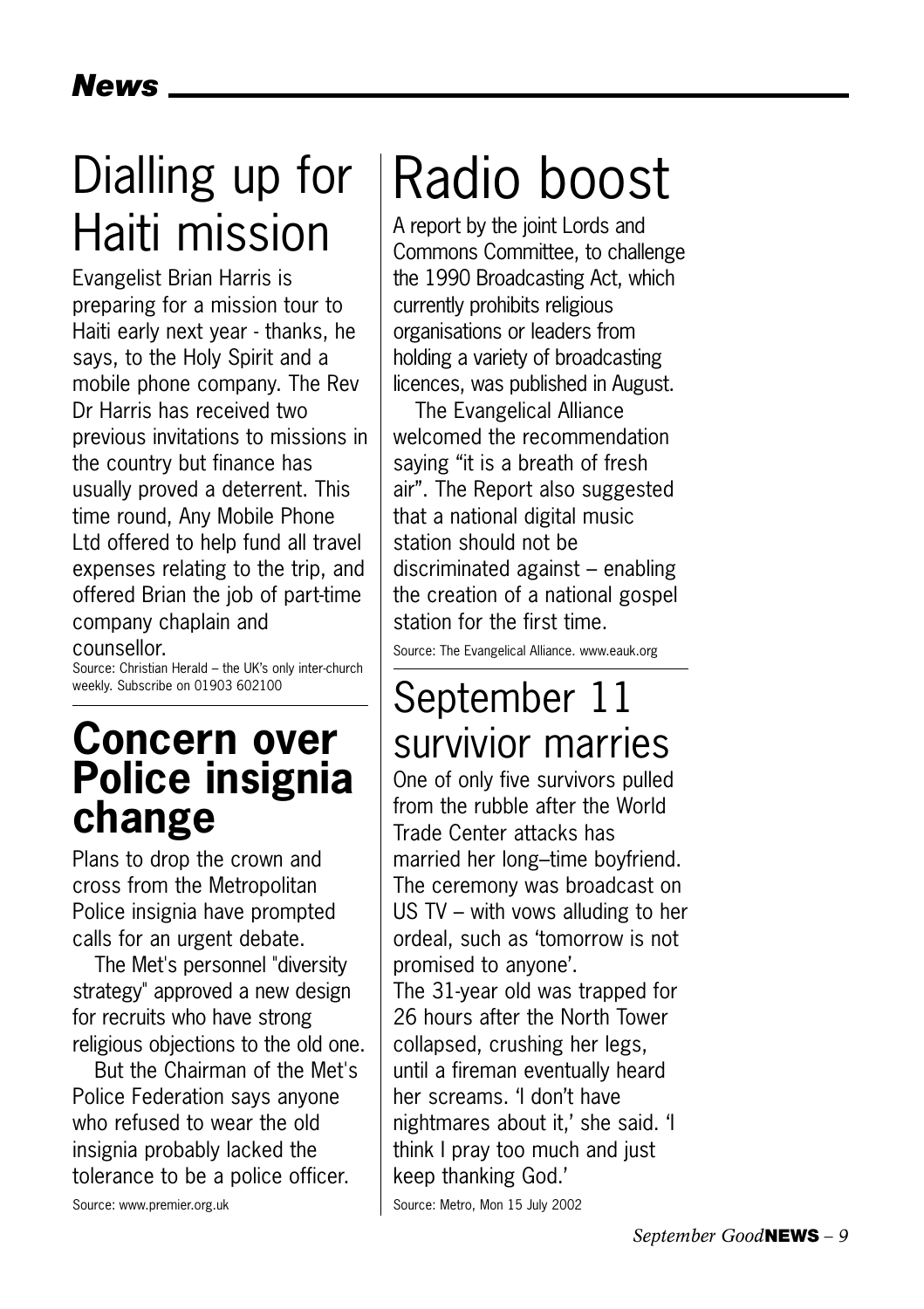### *Family News*

#### **Congratulations** to **Rachel**

**Duke** and **Tim Goodenough** who were married at Danehill Parish Church on 24th August. *We wish them God's richest blessing for their future life together.*

#### **Bereavement**

We offer our love and sympathy to the following;–

**Roy Munday** and his family on the death of his wife **Jackie** on 6th July.

**Winifred** and **John Scopes** and family. John's mother **Ethel** died at the age of 101 on 26th July.

The family of **Ron Batterbee** who died on 27th July.

Thanksgiving services for these 3 folk were held at Lindfield URC.

We extend our love and sympathy to **Sue Chapman** and her family on the death of her mother, and to **Vera Dalton** whose husband has died.

#### **Membership**

**Brenda** and **Brian Tuppen** were received into membership at the end of June. Please add their address and phone number to your 'Who's who'. 217 The Welkin, Lindfield. Telephone 01444 487416

#### **New Home**

**Norman Burtenshaw** has moved to Compton House.

*10 – September Good***NEWS**

#### **Rosemary, Peter and Lydia**

**Underhill** have moved to 55, College Road, Ardingly. RH17 6RZ. Telephone 01444 891588 We welcome them back to Lindfield URC. Please amend your 'Who's who'.

#### **Thanks**

"I would like to thank you for all the kindness and wonderful help you gave Jackie while she was very ill. Also for the cards and letters to myself and my family. Thanking you once again." *Roy Munday*

Queenie Worcester has recently spent some weeks in hospital. She'd like to express her thanks for the prayers, cards and visits, which have been much appreciated.

"We thank all the people who so kindly sent us cards and letters following the death of John's mother. The Service of Thanksgiving for her life was truly memorable, and we are so grateful to all who took part in it in any way. We feel it was just as she would have wished it to be. We thank God for her wonderful. long and full life, and especially for all the loving care and kindness she received in her latter years, in so many ways, at Compton House." *John & Winifred Scopes*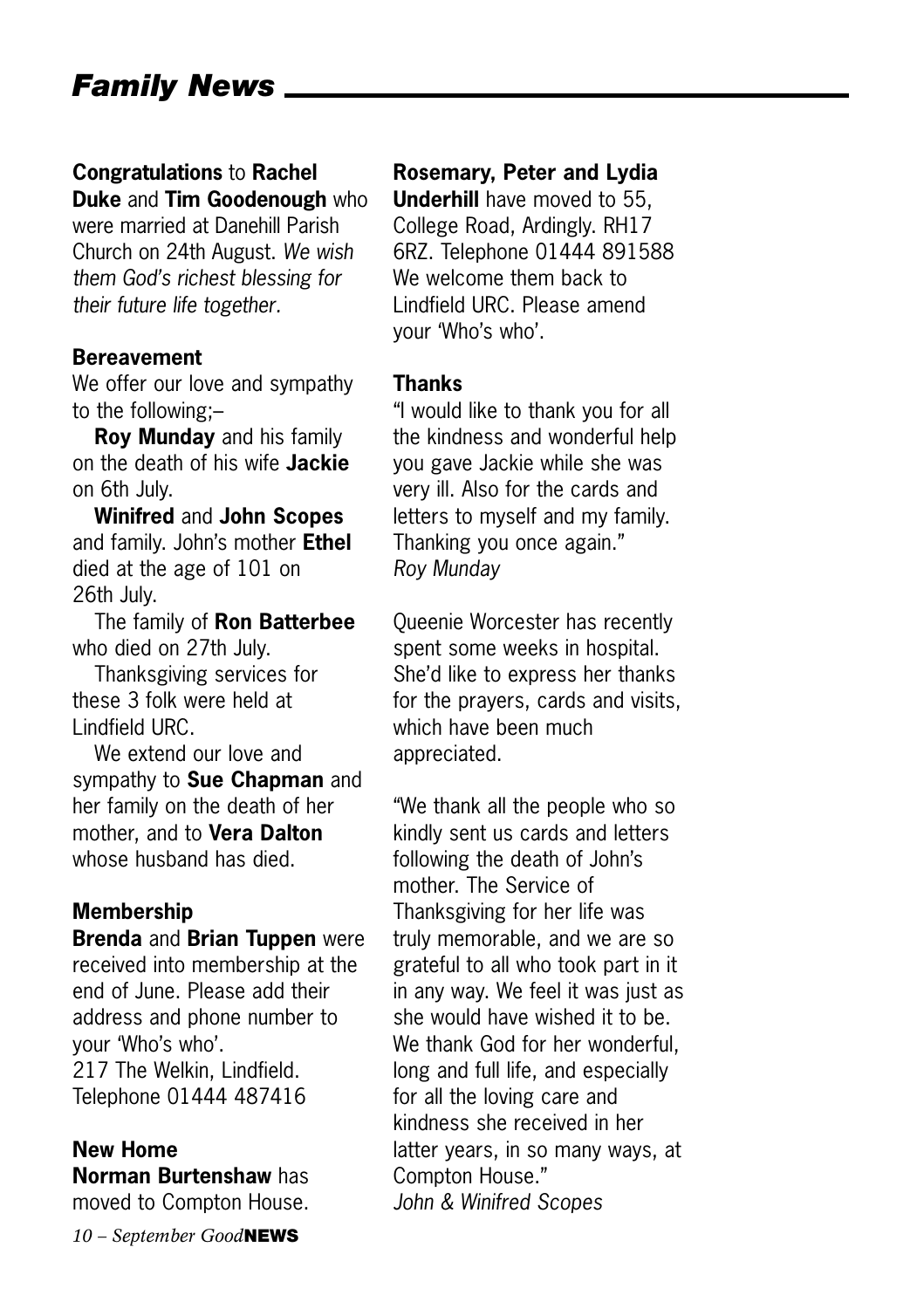#### **Thanks**

"I would like to say a great big THANK YOU to everybody who has prayed for me, visited me, sent messages and flowers. It was only a bunion operation on both feet but it has given me time to sit back, evaluate my life and count my blessings." *Eileen Jacques*

Aubrey and Norna Derham would like to thank everyone for joining in the celebrations of their Golden Wedding Anniversary, and for the many good wishes and lovely cards. They were very blessed.

### **Boats, Bring & Buy**

The Fellowship commence their autumn programme on Wednesday 25th September at 2.45pm when the speaker will be Mr Richard Hill from the R.N.L.I. They will have the usual 'Bring & Buy' stall, and tea and biscuits will be served. New members and visitors will be made most welcome.

## Lindfield charity gives book grants

A Lindfield charity, Coomber's Trust, is inviting applications for three grants, each of £50, for the purchase of books for educational purposes.

To be eligible you must:

- live within the civil urban parish of Lindfield
- be taking a recognised course of study for an academic or professional qualification
- need financial help towards your studies.

To apply, please write to The Secretary, Coomber's Trust, 117 High Street, Lindfield, West Sussex, RH16 2HR by 21st September giving:

- your age
- the qualification for which you are studying and where
- the titles of the books you would buy
- any other information which you think is relevant to your application.

## HH town youth work progress

A Youth Cafe (to be called "Bytes") is due to open in The Broadway, Haywards Heath later this month. Jenni Addison, recently appointed detached youth worker in the area, will be based in the cafe office. All under the banner of 'Streetmate', the service is for young people in Haywards Heath, set up in partnership by NCH and Churches Together in Haywards Heath & District.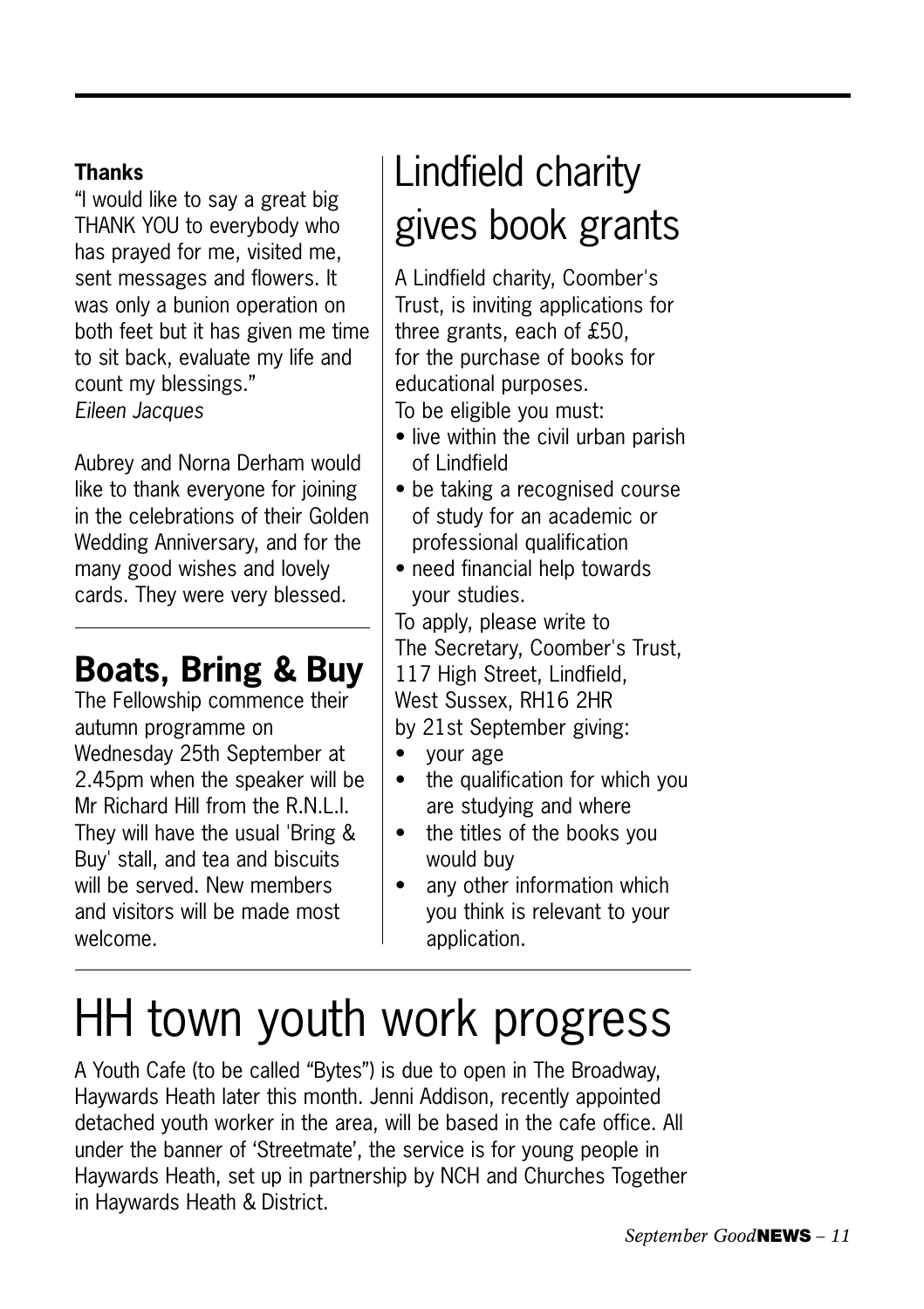*Feature – God's earth*

# Managing in faith

#### **I at Spring Harvest this year t was at a late night forum that I first heard about the Eco–Congregation programme.**

I was excited to hear of some of the projects that churches had got involved in within their local communities. Some had planted trees and flowers in a community garden, others had begun to promote fair trade by changing the brand of teas and coffees that they normally used. Another church had started a 'Green Box' scheme for recycling anything from stamps to mobile phones.

Eco–Congregation, the churches environmental programme, was developed from a partnership between Churches Together in Britain and Ireland and ENCAMS (formerly Going for Green & Tidy Britain Group). It aims to encourage churches and members to show their care for God's creation in spiritual and practical ways, helping them work with their local communities. The programme has three core components: a set of resource modules, a process to provide support for churches by linking them to appropriate local environmental

groups, including within their local authority and an award scheme to recognise creditable environmental work of churches. The programme was developed through a pilot study involving 22 churches from eight denominations and a variety of contexts and sizes from across the United Kingdom. The modules cover a range of areas from resources for worship and Bible study material to the managing of financial, catering and purchasing matters. The modules focus on four main areas: Grounding in Faith, Growing in Faith, Managing in Faith and Living in Faith. Churches are encouraged to choose the modules that are most relevant to them, undertaking a project/activity in areas covered by at least three of the modules in order to gain an award. Projects need to include one with a strong spiritual dimension, one with a strong practical dimension and at least one activity that has had a positive impact on, or involved, their local community.

Rev Justin Dunne, Wakefield Baptist Church, reflects on his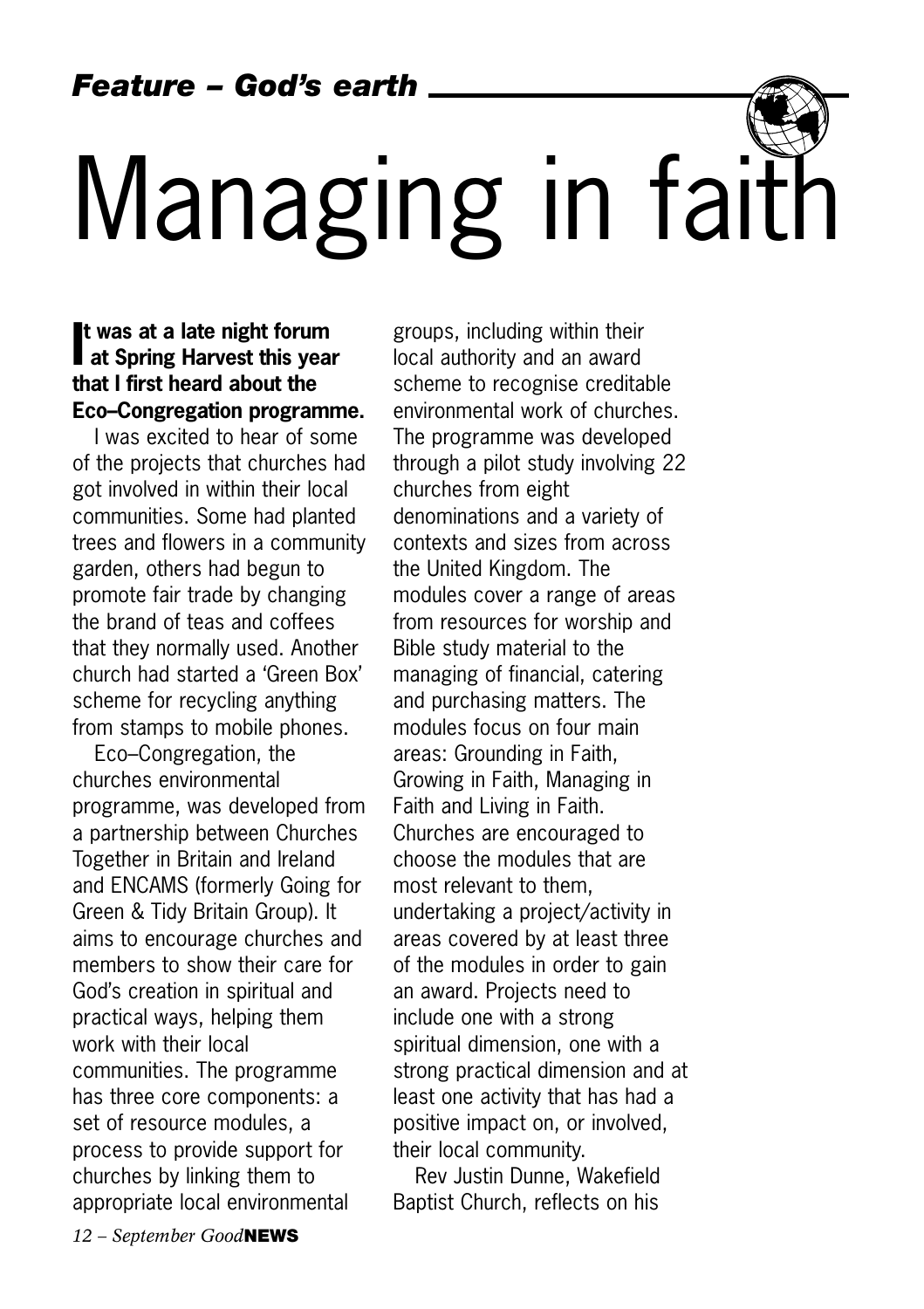#### **The Eco-Congregation Blessing (inspired by Matthew 7 v 24)**



*The Eco-Congregation built their Church upon a rock and:*

*Checked that their premises and life reflected their missionary priorities Worshipped the God of creation through word and deed Conducted Bible studies to explore environmental insights from God's word Considered green theological perspectives in sermons and decisions Enthused their children with wonder for God's creation Encouraged their young people to take environmental issues seriously Challenged their members to green their personal lifestyles Installed low-energy light bulbs and recycled more than old sermons Bought fairly traded goods to give their coffee mornings a good aroma Planted their patch with wildflowers in praise of God Opened their doors to let the community in and the green Good News out Acted locally, to care for people and the environment globally*

*And celebrated together, for they lived life in fullness with Christ*

experience of the Eco–Congregation programme: "Our Church valued the Eco–



Congregation Programme because it helped us to take care of God's creation through a variety of practical initiatives including recycling, careful use of energy,

cleaning ponds and other conservation projects.

Eco–Congregation also gave a new lease of life to Church members who have found how their environmental concerns, interests and skills can be used to serve God. It has been faith building for them and faith challenging to those outside the church who see us doing something practical to benefit the whole community."

If anyone also shares an interest in all things 'green' then let me know – perhaps as individuals or a whole church we can make a difference in our local community. *Emma Tingley*

*September Good***NEWS** *– 13*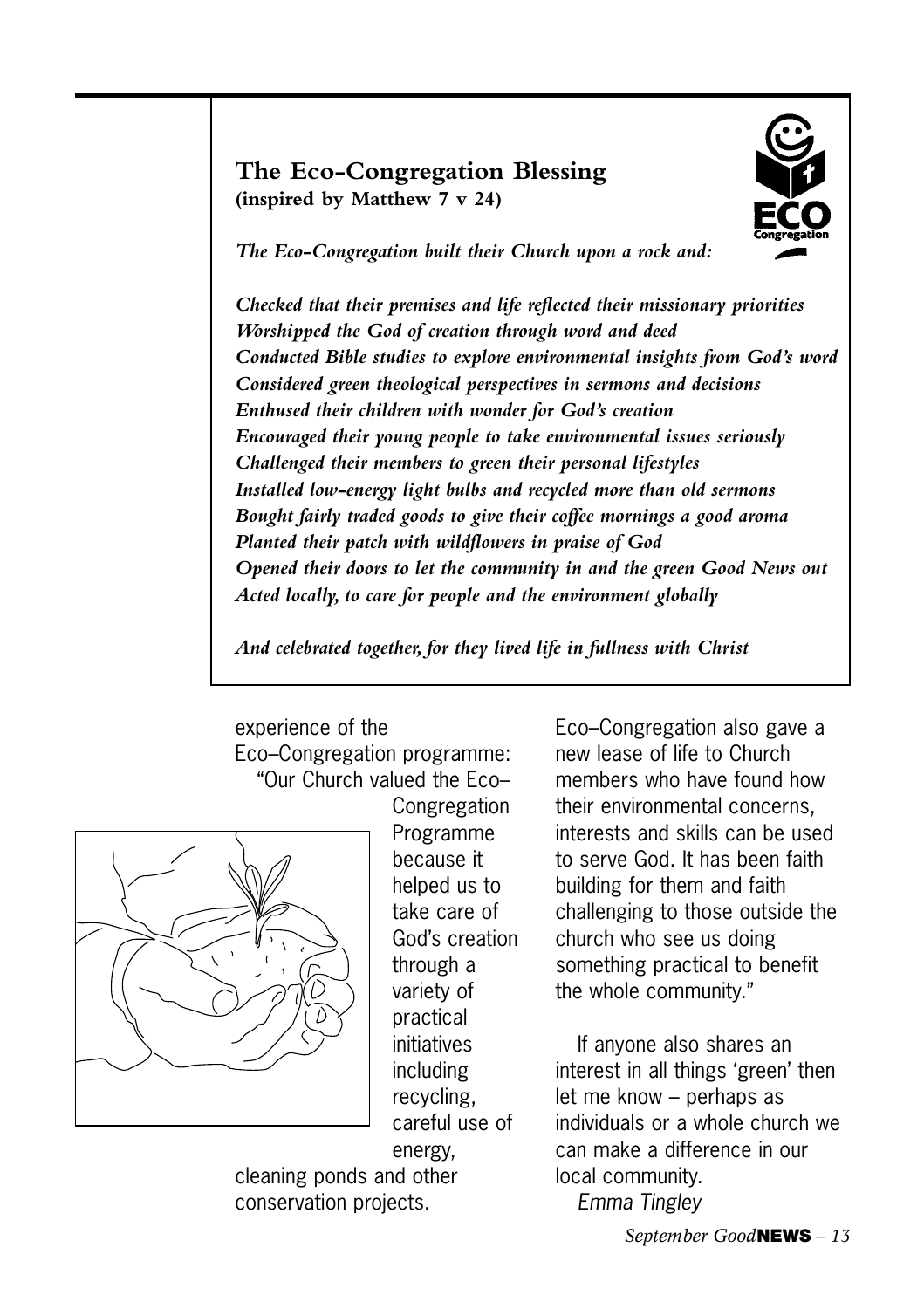## Fun **page**

**Put the kettle on, pull up an ice-pop or unwrap the chocolate – you are never too old for a wordsearch! This one's just for fun.**

| H                                           | A | G                              | G | A |                                      | P | E | B |
|---------------------------------------------|---|--------------------------------|---|---|--------------------------------------|---|---|---|
| N                                           | J | O                              | S | Н | U                                    | A | N | T |
| O                                           | Α | Н                              | D | S | E                                    | S | O | M |
| L                                           | Y | D                              |   | A | S                                    | P | A | A |
| D                                           | U | V                              | O | M | A                                    | O | Н | Τ |
|                                             | F | A                              | A | U | U                                    | Τ | X | Т |
| V                                           | S | R                              | P | Е | Г                                    | Е | R | Н |
| А                                           | Κ | W                              | C | L | V                                    | W | C | Е |
| $\Box$                                      | Ō | Е                              | S | Т | Н                                    | Е | R | W |
| can you finel these people of<br>the bible? |   |                                |   |   |                                      |   |   |   |
| Noah<br>Moses<br>Joshua<br>Haggai<br>Samuel |   | David<br>Esau<br>Paul<br>Peter |   |   | <b>Fve</b><br>Dan<br>Lydia<br>Esther |   |   |   |

*14 – September Good***NEWS**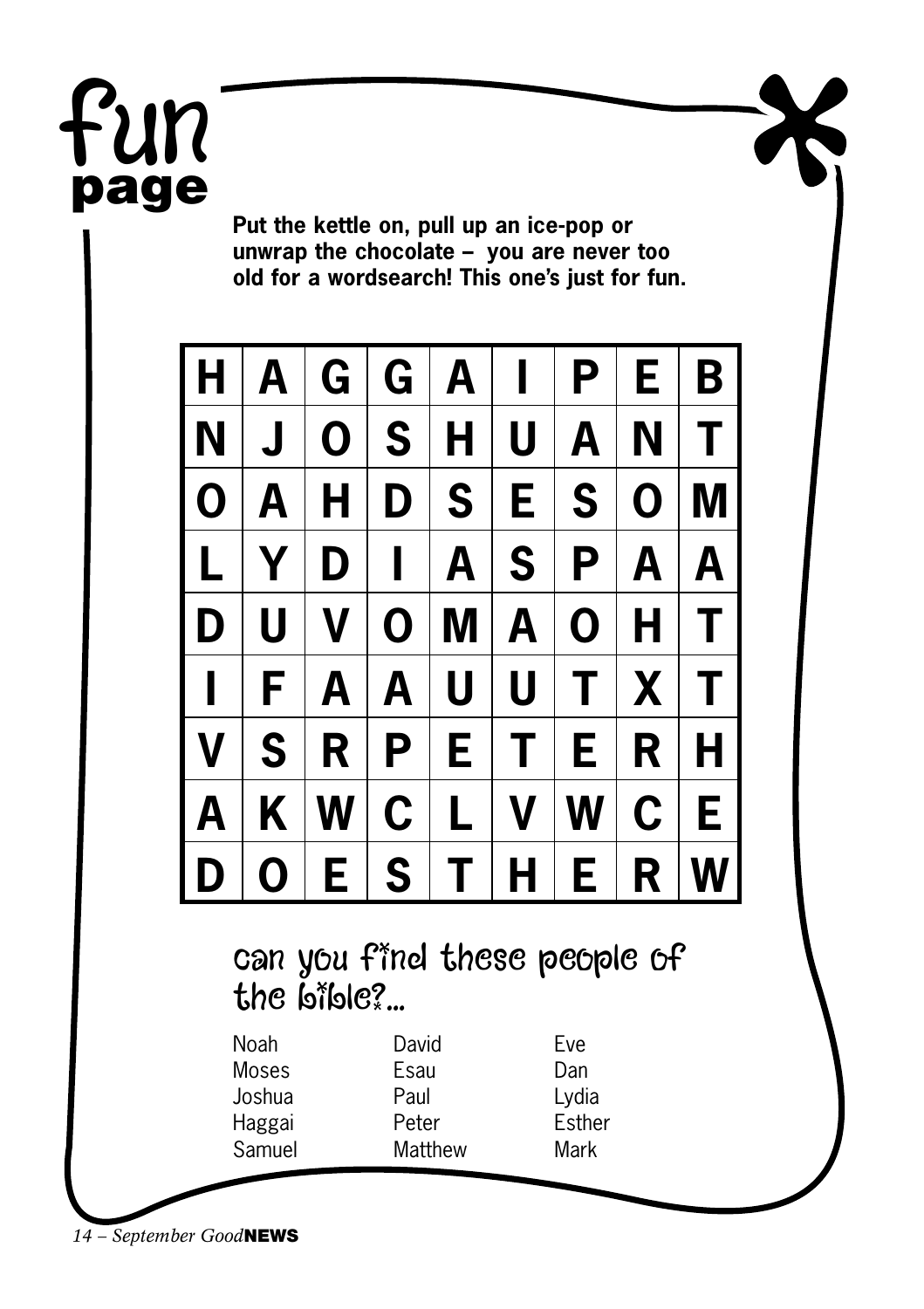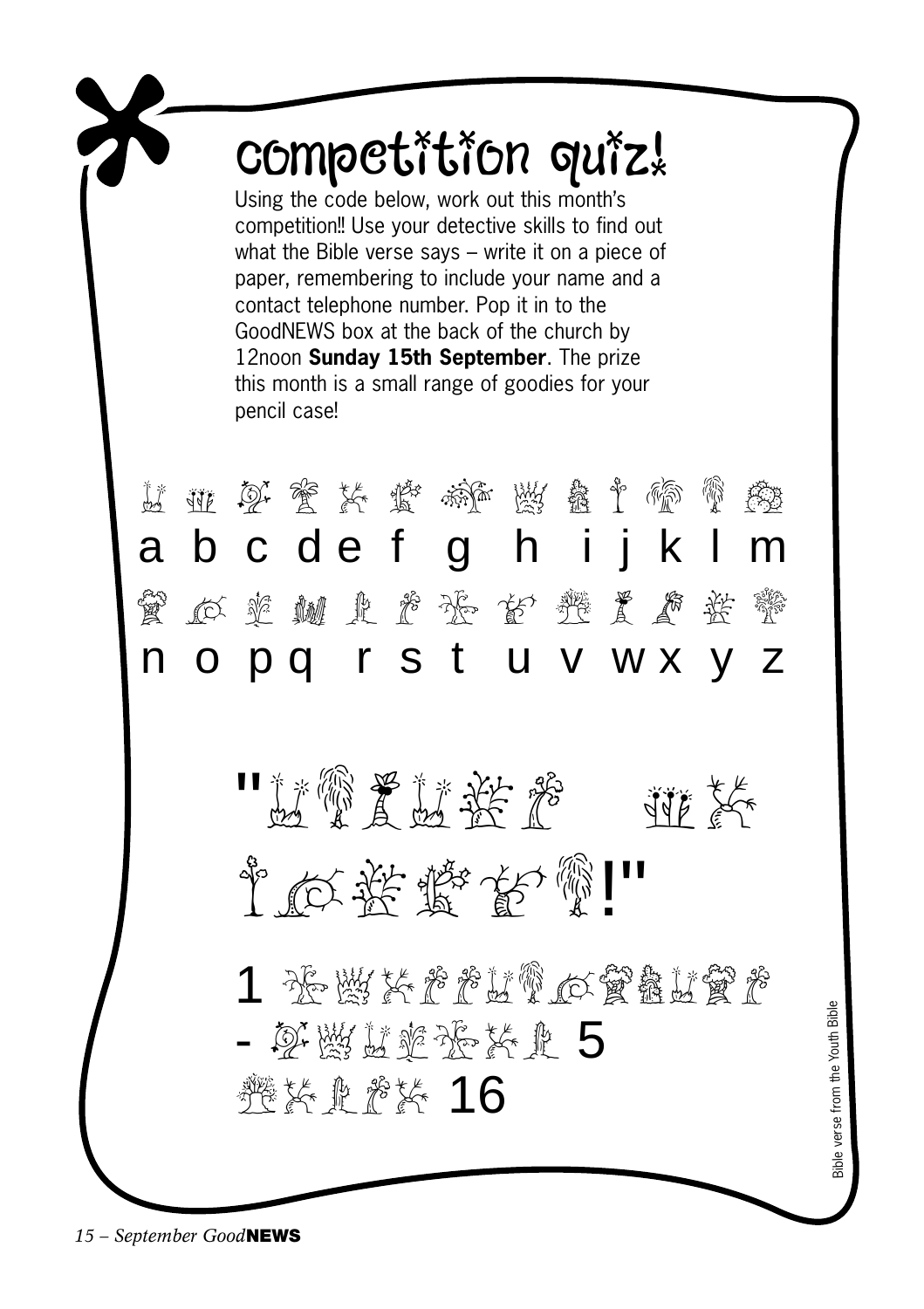| 1st<br>Sunday                                                                                                                          | 9.30am <sup>*</sup> Richard Walters &<br><b>Gerry Willis</b><br>11.0am* Gerry Willis<br>6.30pm <sup>*</sup> David Nibloe & | 14th<br>Saturday  | Lindfield Horticultural<br>Society Show at the<br>King Edward Hall                                                                     |
|----------------------------------------------------------------------------------------------------------------------------------------|----------------------------------------------------------------------------------------------------------------------------|-------------------|----------------------------------------------------------------------------------------------------------------------------------------|
|                                                                                                                                        | David Walters                                                                                                              | 15 <sub>th</sub>  |                                                                                                                                        |
| 5th<br>Thursday                                                                                                                        | House Groups' week<br>(check with your leader)                                                                             | Sunday            | 9.30am <sup>*</sup> Communion -<br><b>Richard Walters &amp;</b><br>Duncan Warmington<br>(Staplehurst URC)                              |
| 7th<br>Saturday                                                                                                                        | <b>Model Railway Exhibition</b><br>10am-5pm<br>Haywards Heath URC                                                          |                   | 11.0am* Duncan<br>Warmington<br>Copy Date for<br>12noon<br>October GoodNEWS<br>6.30pm <sup>*</sup> David Nibloe &<br>Duncan Warmington |
| 8th                                                                                                                                    |                                                                                                                            |                   |                                                                                                                                        |
| Sunday                                                                                                                                 | 9.30am <sup>*</sup> Richard Walters<br>& Simon Thomas (Minister                                                            | 19th<br>Thursday  | House Groups week                                                                                                                      |
| of Hythe URC - Hampshire)<br>11.0am* Simon Thomas<br>6.30pm <sup>*</sup> Communion -<br>David Nibloe & Alan<br>Wharton (Sevenoaks URC) |                                                                                                                            | 22nd<br>Sunday    | 9.30am <sup>*</sup> Richard Walters<br>(Speaker T B A)<br>11.0am <sup>*</sup> Communion -                                              |
| 11th<br>Wednesday                                                                                                                      | 12.30pm<br>Lunch Fellowship                                                                                                |                   | Graham Campling<br>6.30pm <sup>*</sup> David Nibloe &<br>Mike Gardiner (with<br>Healing Ministry)                                      |
| 12th<br>Thursday                                                                                                                       | <b>Church Meeting</b><br>8.00pm                                                                                            | 24th<br>Tuesday   | Ladies 'In Touch'<br>7.45pm                                                                                                            |
| 13th<br>Friday                                                                                                                         | 12.30pm<br>Lunch Fellowship                                                                                                | 25th<br>Wednesday | 2.30pm<br>The Fellowship<br>Elders' Meeting<br>7.45pm                                                                                  |

**Don't forget,** you can now download *Good***NEWS** from www.lindfieldurc.org.uk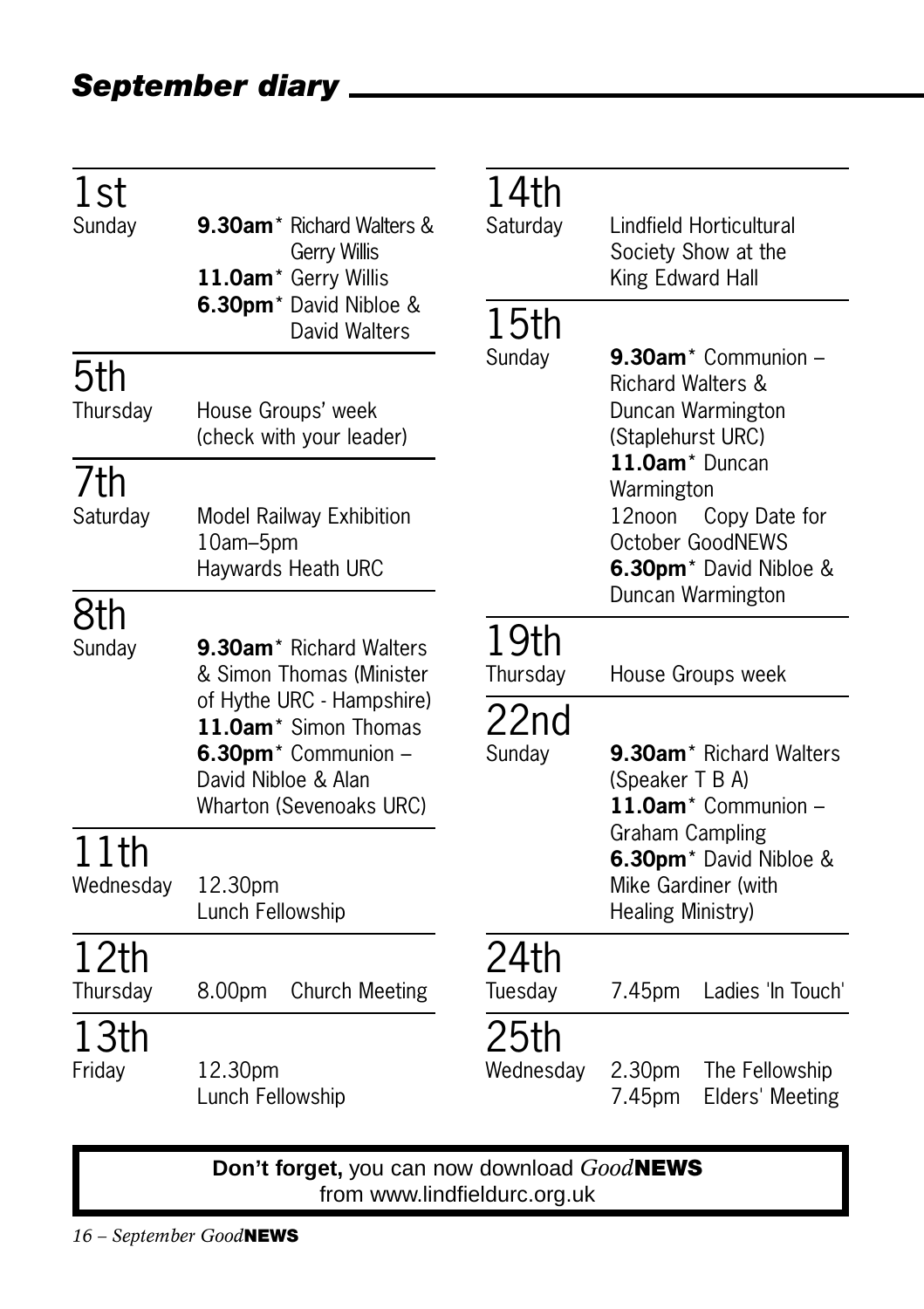## **ADVANCE NOTICE**

One World Week

**20-27 October 2002** "Into Action" An all-day Celebration for the whole family Saturday 19 October 10am - 3pm at Haywards Heath URC Theme: FAIR TRADE Something for everyone! Ploughmans Lunches, coffee tasting, Recipes for Fair Trade goods, music and drama, face-painting ALL ARE WELCOME - COME & JOIN IN!

## 26th

Thursday 8.00pm Monthly Prayer Meeting

### 28th

Saturday 7.30pm Harvest Supper

### 29th

HARVEST THANKSGIVING

Sunday **9.30am**\* Richard Walters & Barry Piper **11.0am**\* Barry Piper **6.30pm**\* David Nibloe & Norman Nibloe

## **Helpers needed**

I need a team of helpers to decorate our church for Harvest Festival on Saturday 28th September at 9.30am. People who are creative, as well as people that can arrange flowers. Please let me know if you can help. Flowers will need to be purchased, so donations would be appreciated. *Betty Billins*

### What about our Sunday Services\* then?

**Coffee** is normally served between the morning services and after the evening one.

The **9.30am service** is an opportunity for all age groups to join in a relaxed informal time. There is a crèche, and after about 20 minutes children and young people up to age 14 go out to their own groups on most Sundays.

The **11.00am service** is usually more set and formal.

At **6.30pm** it is sometimes a celebration, sometimes a quieter ministry time and sometimes an open communion service or something quite different!

**Personal prayer** is available after every service. Prayer requests and brief statements of praise for answered prayer can be put in the red book on the concourse table. We can also offer personal prayer ministry at home or in hospital.

#### We **do not take up an offering**

during the services, but all those wishing to give are invited to place a gift in one of the bowls at the doors before or after the service. Thank you.

Cassette **recordings of services** can be borrowed free from the church.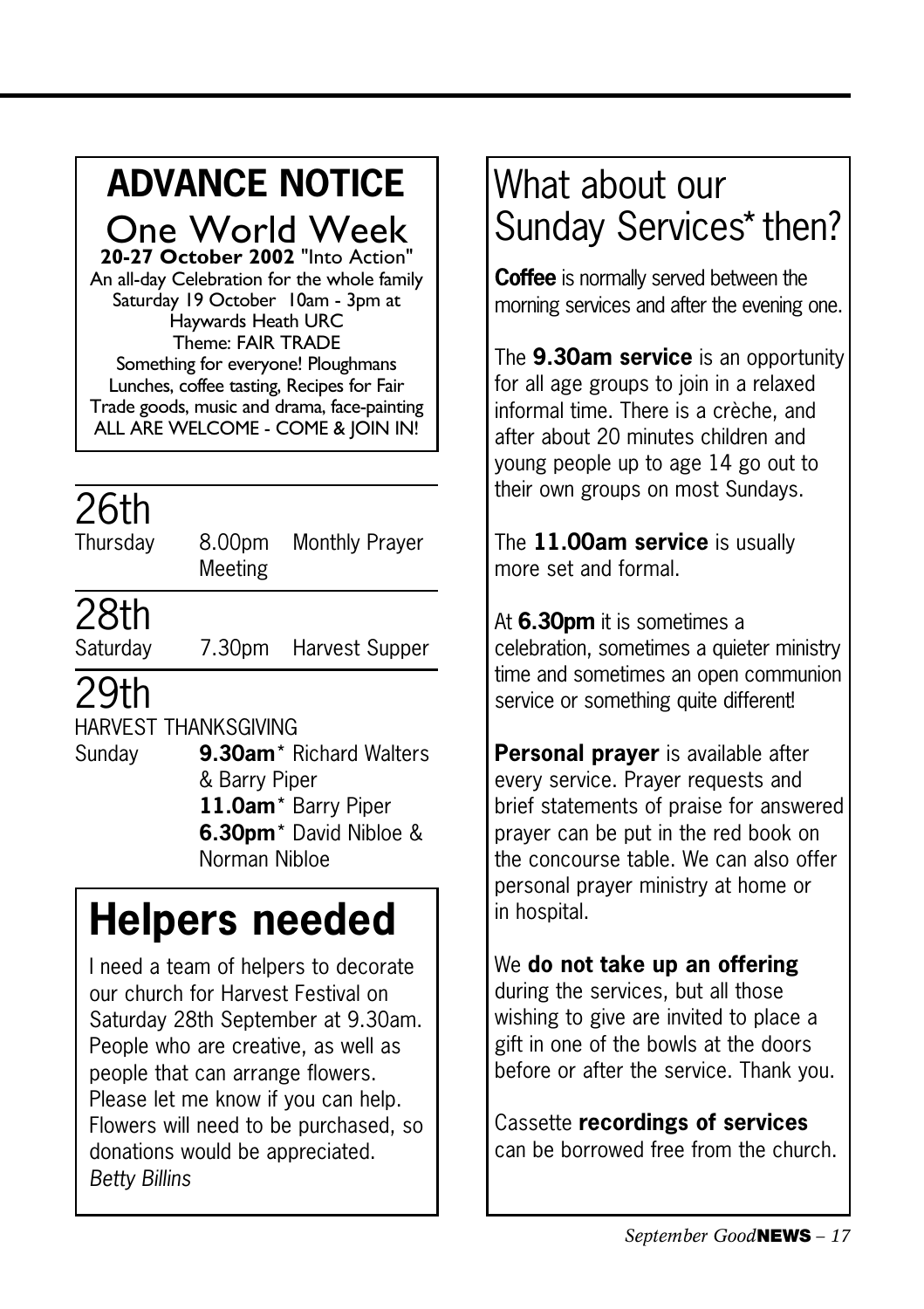## Harvest Appeal

**As in past years we are devoting our giving this month, including gifts from our Harvest Thanksgiving Weekend, to a mission agency offering support to those in desperate need. This year we will be channeling our gifts through 'WorldShare' for the relief of those in famine stricken Malawi.**

WorldShare works in partnership with indigenous, self–governing ministries throughout the world – especially in Africa, Asia, Latin America and Eastern Europe – enabling them to fulfill their part in the Great Commission through evangelism, Bible teaching and practical assistance.

Founded in 1943, WorldShare today serves as a link in fellowship, prayer and financial support to partner ministries in over 50 countries.

There is more information on the mission display. Please use the special envelopes for your gifts and place in the offertory bowls at any Sunday service throughout the month. If appropriate please sign a Gift Aid slip.



## **Sad Facts**

- Up to thirteen million people across southern Africa are facing starvation.
- Many of the most vulnerable are mothers and their babies, and children under five.
- The situation is made worse by the devastation of HIV / AIDS

#### **WorldShare is now launching an emergency Southern Africa Famine Appeal.**

Funds raised will enable our local Christian partners to:

- supply food, medical aid, clothing and shelter to people facing starvation in Malawi and northern Mozambique;
- implement agriculture projects and other forms of sustainable development;
- bring a Christian ministry of comfort. help and hope to those in need.

**'Hope for Africa' is a WorldShare partner. Rarely can a name have been so apt! Please, help us to help our African partners, as they seek to save famine-ravaged lives in Malawi.**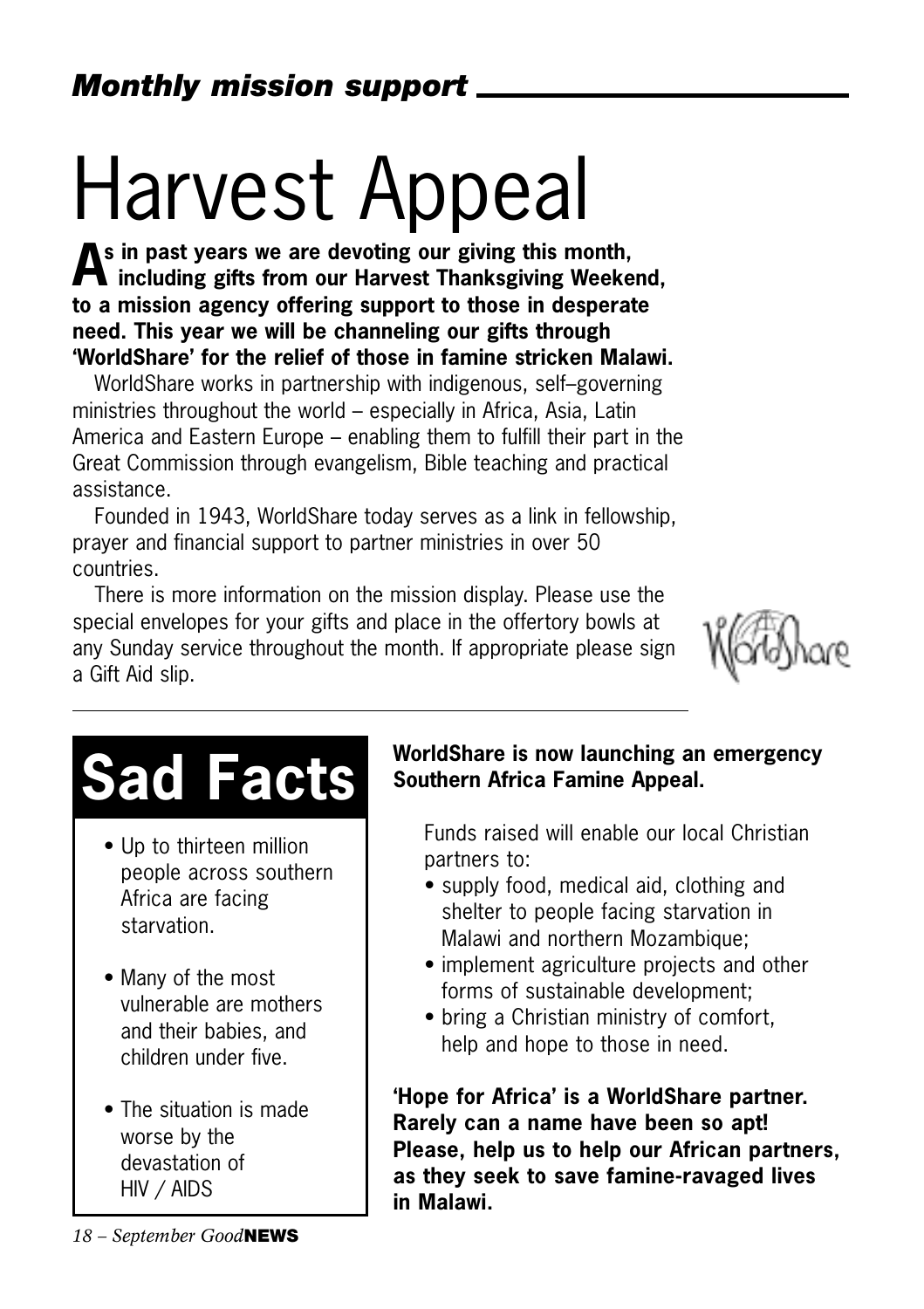## **Hope for Africa?**

WorldShare partner, Hope for Africa, is poised to help save many lives in Malawi, from where ministry director Rev Hendrick Mahlangu reports…

*"In the Shire Valley region we found the situation to be very serious. People are eating everything they come across just to survive. Coping mechanisms for affected families include feeding on tree leaves. The greatest impact is on children, orphans, women, the aged and people with disabilities. Hospital admissions due to malnutrition, especially children under five, have reached alarming proportions. Cholera cases have increased as families no longer observe hygiene practices in their feeding habits. Crop forecasts reveal a deficit for this region alone of 39,085 metric tonnes of maize. Of 100,586 farming families, 74,720 are without food."*

*"The need is so vast. Hope for Africa is partnering with churches in this region to supply food, and to develop food security and an agricultural project… that will bring sustainable development."*

*"As always, our principle is not just to supply food and stop there", concludes Rev. Mahlangu. "We also want to open doors for sharing God's love in this region."*

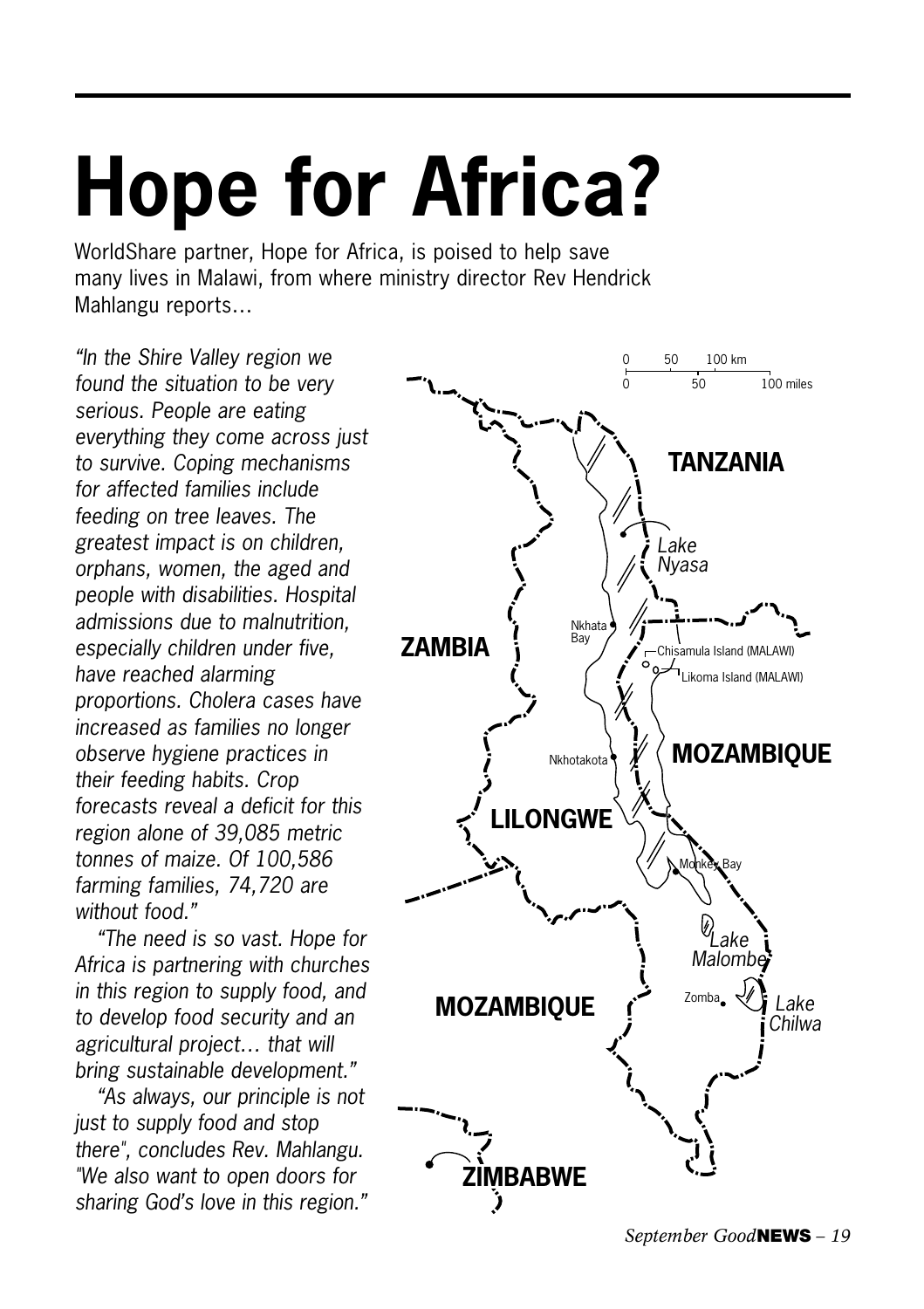## Notes from District Council:

*"Sounds like another boring bit of ecclesiastical bureaucracy! Well, it met, about 40 representative ministers & elders, at Lindfield URC on June 21st. The main job of a DC is sharing and caring between the churches. We are a family - we look after each other."*

'Pastoral Committee' reports: The **Lindfield** one was very encouraging. We are now probably the strongest church in the District and it is felt we have much in the way of experience and skill to share with others less fortunate.

Welcome/induction of three Ministers (**Seaford/Eastbourne, Haywards Heath** (shared with **Burgess Hill**), Methodist at **Lewes**).

The call of a minister for the **Hastings** Group was agreed and the two churches in **Bexhill** were authorised to seek a minister.

A proposal to suspend the District Executive (good – one Committee less to attend!)

Report on an outreach programme in **Sussex** in May by a group of Southern Baptists from the USA.

A plug for a series of three "Mission Workshops" in the **District** in the autumn.

*20 – September Good***NEWS** *Michael J. Davies*

## **Nikki tells all**

**Many will know Nikki Taylor, who works as a missionary for Mercy Ships in Freetown, Sierra Leone. As a church we have been supporting her and enjoy hearing from her when she is back in the UK.** 

Nicola has kindly agreed to put a couple of day-to-day happenings down on paper for us each month! The column (page 23) will give us a regular glimmer of what it is like for Nikki, out on the mission field.

You can email her direct and find out more on taylorn@mercyships.org.

## *Questions about faith?*

**Why not visit www.lindfieldurc.org.uk to find an answer?**

**• NEWS • INFO • TOUR • MAGAZINE •**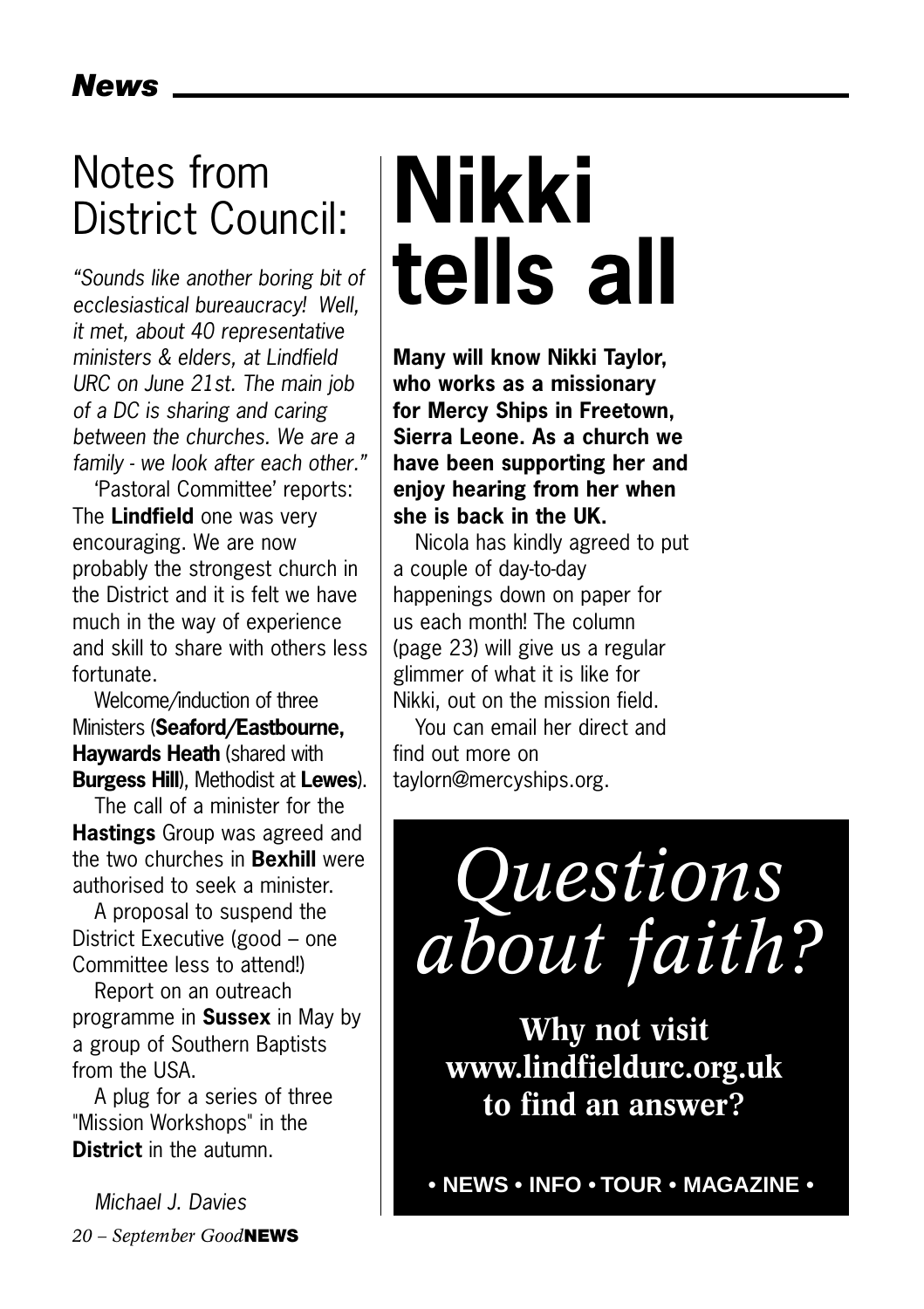## **ARDINGLY COLLEGE CHORAL SOCIETY**

#### **Conductor - Robert Hammerslev**

**Great Music Inspiring Venue No Voice Test** Plaxed Atmosphere<br> **LAbilities Welcome**<br> **COME** AND ENJOY September!<br>
COME AND Etart 5th September! **Music School** For further information telephone  $(01444)$  892316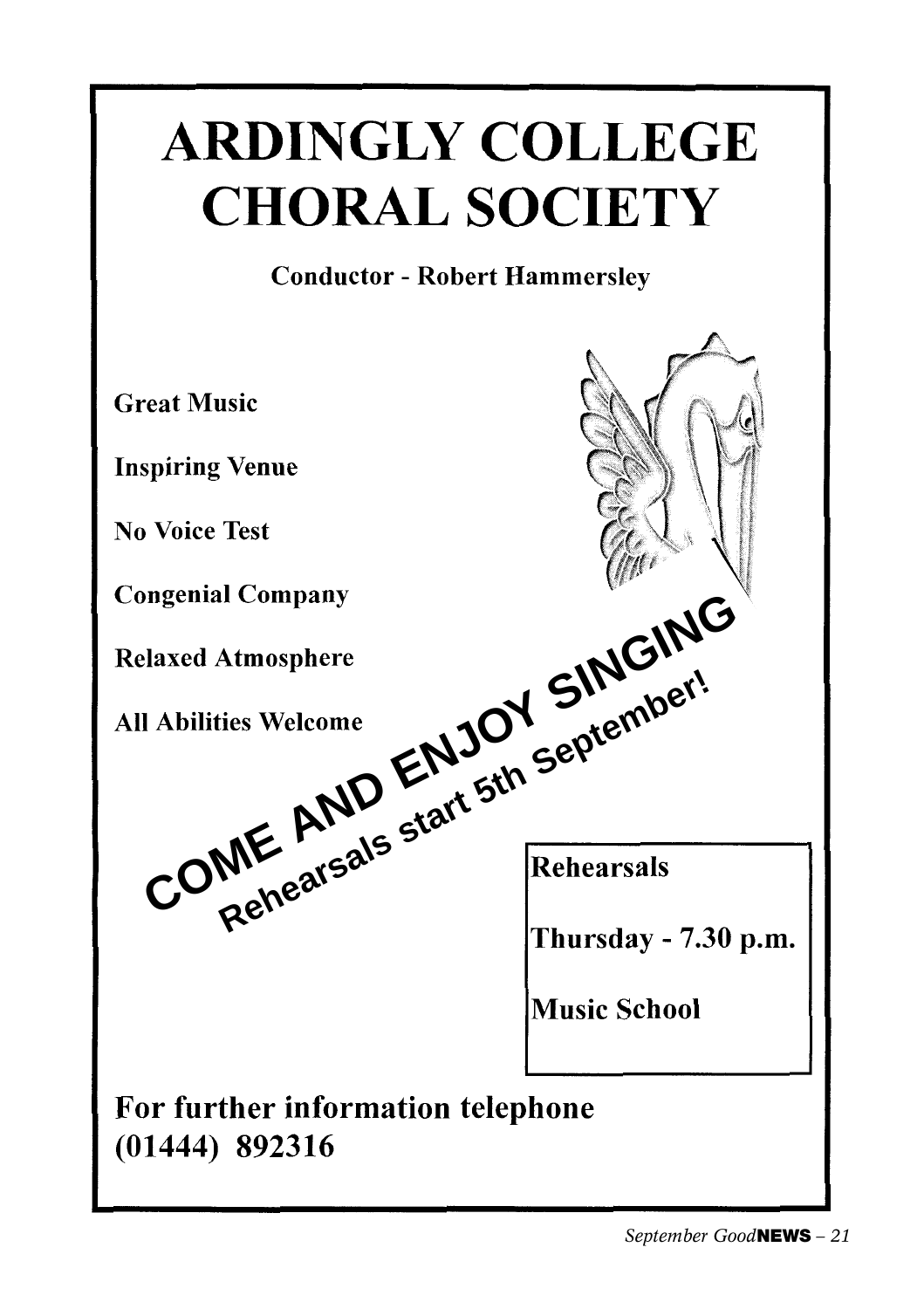## Six months on...

*So, chosen by God for this new life of love, dress in the wardrobe God picked out for you: compassion, kindness, humility, quiet strength, discipline. Be even–tempered, content with second place, quick to forgive an offence. Forgive as quickly and completely as the Master forgave you. And regardless of what else you put on, wear love. It's your basic, all–purpose garment. Never be without it.* 

(Colossians 3v12–14 The Message)

This vivid new translation makes doubly clear what is surely the overwhelming message of the New Testament – that God's amazing love has been poured out on us, forgiven sinners, and is to be shared one with another just as God shared it with us. Ungrudgingly, unreservedly, without limit

I have received much of this love from many of you, and I was privileged to become an official part of it when early this year you appointed me as Pastoral Assistant. "I'll write an account of my first six months in the job" I said cheerfully to

Ron Goodenough. Then I discovered how difficult this is – but here goes!!

Well, in the first place I have enjoyed my job. I've been impressed by the high level of practical care shown by Fo Tingley and her Pastoral Group, as well as by many others who have no official title. I've got to know more members than I would otherwise have done in six months, and you have blessed me.

I've learned from observing the courage, patience and faith of many facing illness, operation or death, and have admired the devotion of those caring for needy family members. I've received much from the cheerful wisdom of our senior citizens, and I've been reminded again that behind all the human caring, it is our Lord himself who is the Good Shepherd.

#### **What are my aims for the future?**

- **1**) To continue to learn from the Good Shepherd
- **2**) To be available

– to any who are anxious, afraid or lonely, or who just need to talk to someone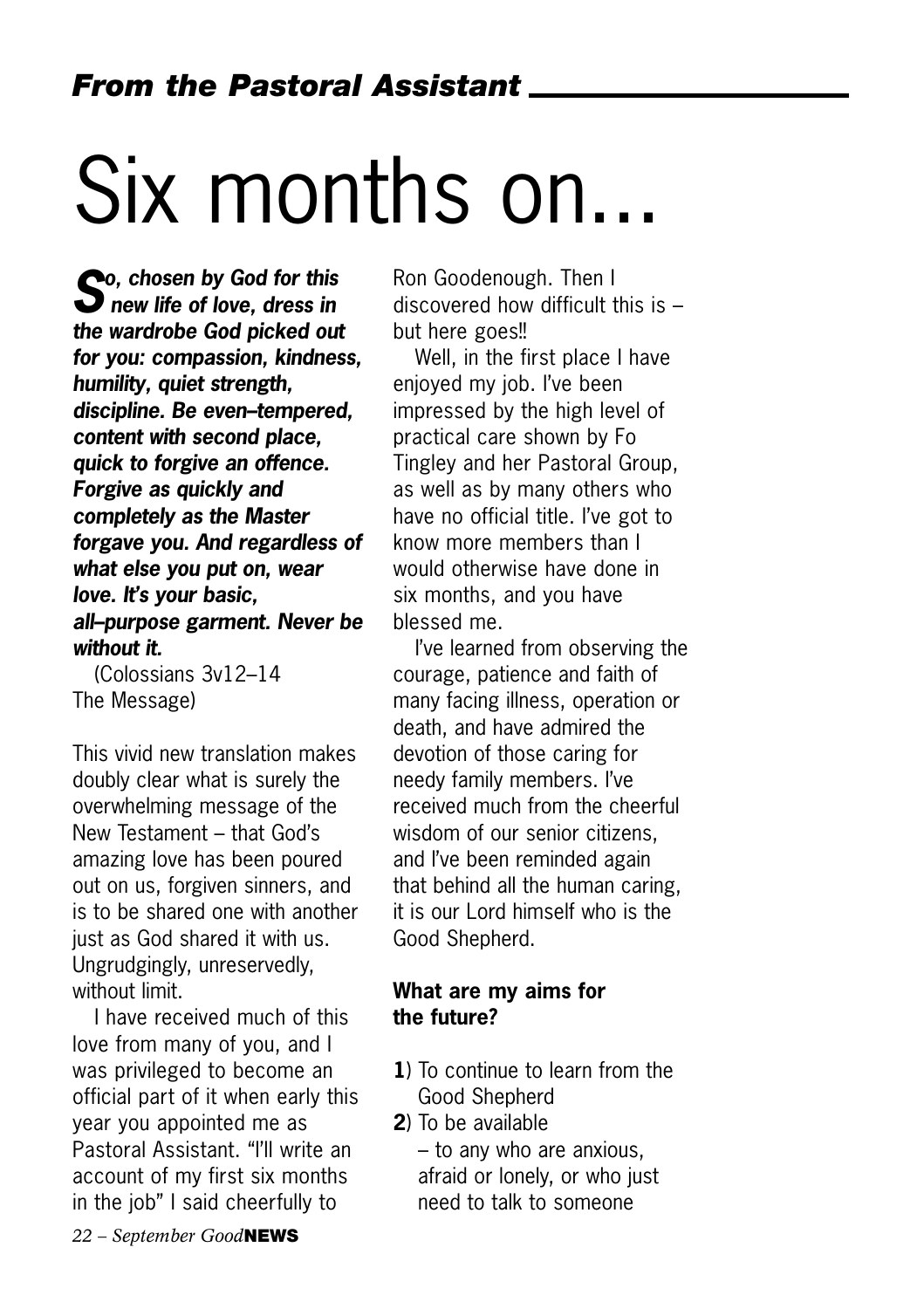– to any who have lost the way and would like help to return to a closer walk with God. – to listen to those who have been hurt – by life, by other people or by the church.

**3**) To help any of you who would like to be a greater part of the network of love and care that brings healing and peace. It's not easy, and we all feel so inadequate, yet God is wanting to work through inadequate and fallible people – it's the way he does it! I can share with you my mistakes and how God is helping me, and we can learn together.

I am aware that although over the past six months I have visited many of you, either at home or in hospital, there are still many I hardly know. I seldom refuse the offer of a cup of tea and a chat, so if you feel I have overlooked you, just give me a ring!!

A reminder – please don't forget to pray for me. Often the job makes greater demands than my spiritual resources can cope with, and I depend on God baling me out in answer to your prayers!

And a last word – if I have been less than sensitive to you, if I haven't listened enough, or if I've said the wrong thing, I'm sorry. Remember, I'm learning too.

*Mike Gardiner Pastoral Assistant, LURC*



"It was a little strange to be back at 'home'. Very hot and humid now the rainy season has set in. I have to remember to do all those small things that were habits before I went away and I so quickly lost while living in a world where electricity and water function nearly all the time. I left the shower running while I went to get my towel forgetting that water is a precious commodity and I shouldn't waste it. We usually shower to get wet, then soap and then shower again to get clean. While showering I had an encounter with a hazard of the season called 'Champion' locally. These acid bugs inflict a nasty burn, which spreads when squashed against your skin. Toothpaste is about the only thing that stops it spreading, so now I smell all minty and feel a bit sticky!"

"The country [Sierra Leone] does indeed seem to be coming together a little after the declaration of the end of the war in January this year and the first democratic elections since, errm, well a long time ago. The British armed forces have left, taking BFBS (British Forces Broadcasting Service) with them. Shame, no more 'Friends' or 'A Touch of Frost'. However this does speak of the confidence that people have in the peace here."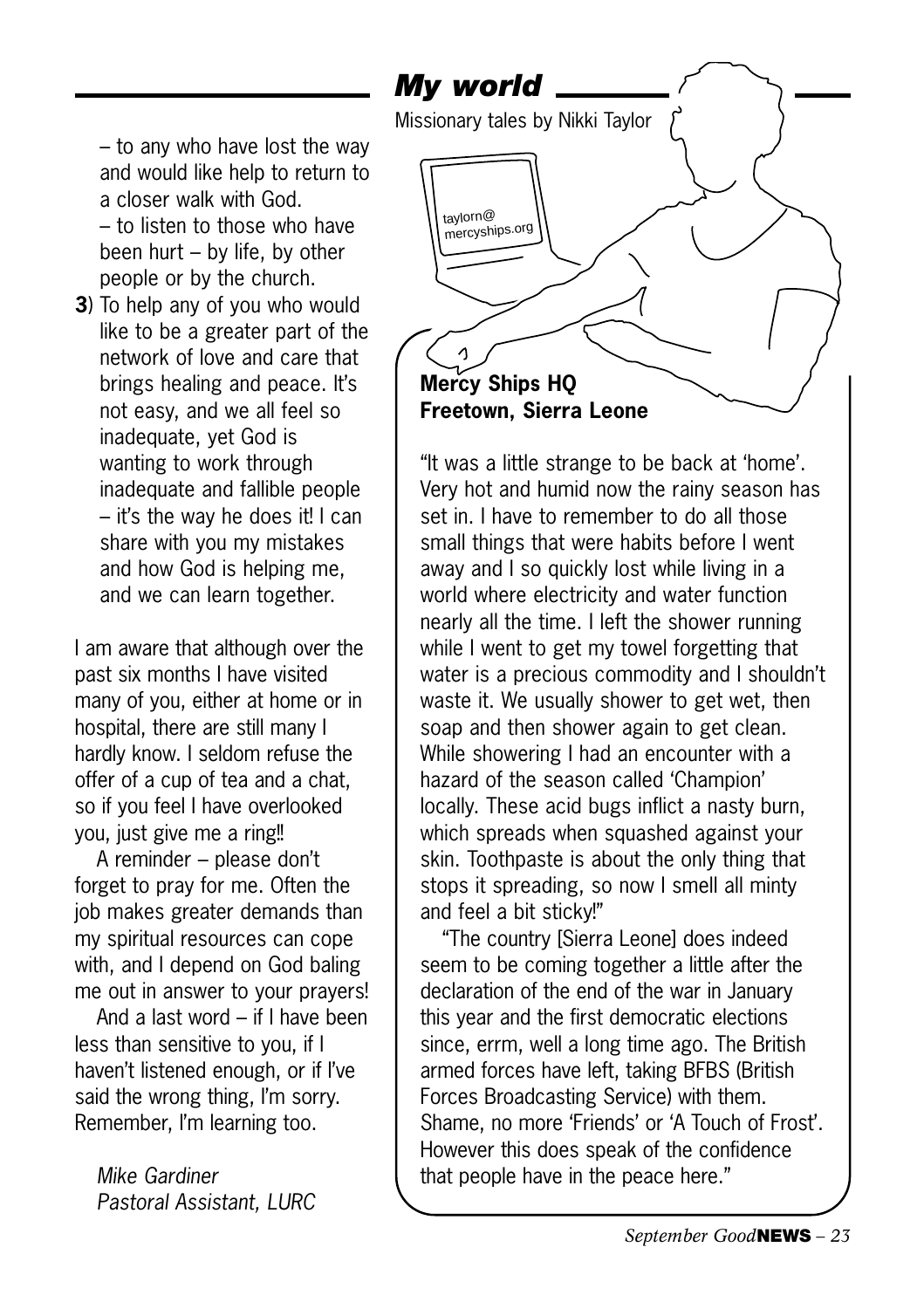### Autumn Pilgrimage **Saturday 5th October 2002**

The Autumn Pilgrimage this year will consist of two short walks, both beginning and ending at Hassocks URC. The morning walk is about four miles and the afternoon walk about two miles. It will be possible to do either the morning or the afternoon walk or both. We hope this will encourage those to come who have not felt able to walk our usual six or eight miles.

There will be a little more street walking than is usual on our pilgrimages but we hope you will find something of God's glory both in the town and in the fields we walk across.

Four churches will be visited, Hassocks URC, the church of St Francis of Assisi in Hassocks, St Edward R C church in Keymer and the church of St John–the–Baptist in Clayton. Keymer church is a fairly modern building in contrast to the Clayton church which is 1000 years old. This church has some very interesting wall paintings which may date from 1080 AD.

We shall meet at Hassocks URC probably at 9.45 am, be back to eat our packed lunch around 1.00 pm and end the day with a short birthday celebration tea for the National United Reformed Church which will be thirty years old on that day. We expect to leave the church about 5.00 pm.

We look forward to walking with old and new friends for what we hope will be another great pilgrimage. We would, as always, value your prayers for the day.

For further information please speak to either Barbara Shepherd (483167) or Priscilla Walden (458707).

*Daryl and Brenda*



**Buying new shoes?** Then save your shoeboxes as we will be filling shoeboxes for Operation Christmas Child again this year. Look out for more information in next month's GoodNEWS. Trudy Biersteker

*24 – September Good***NEWS**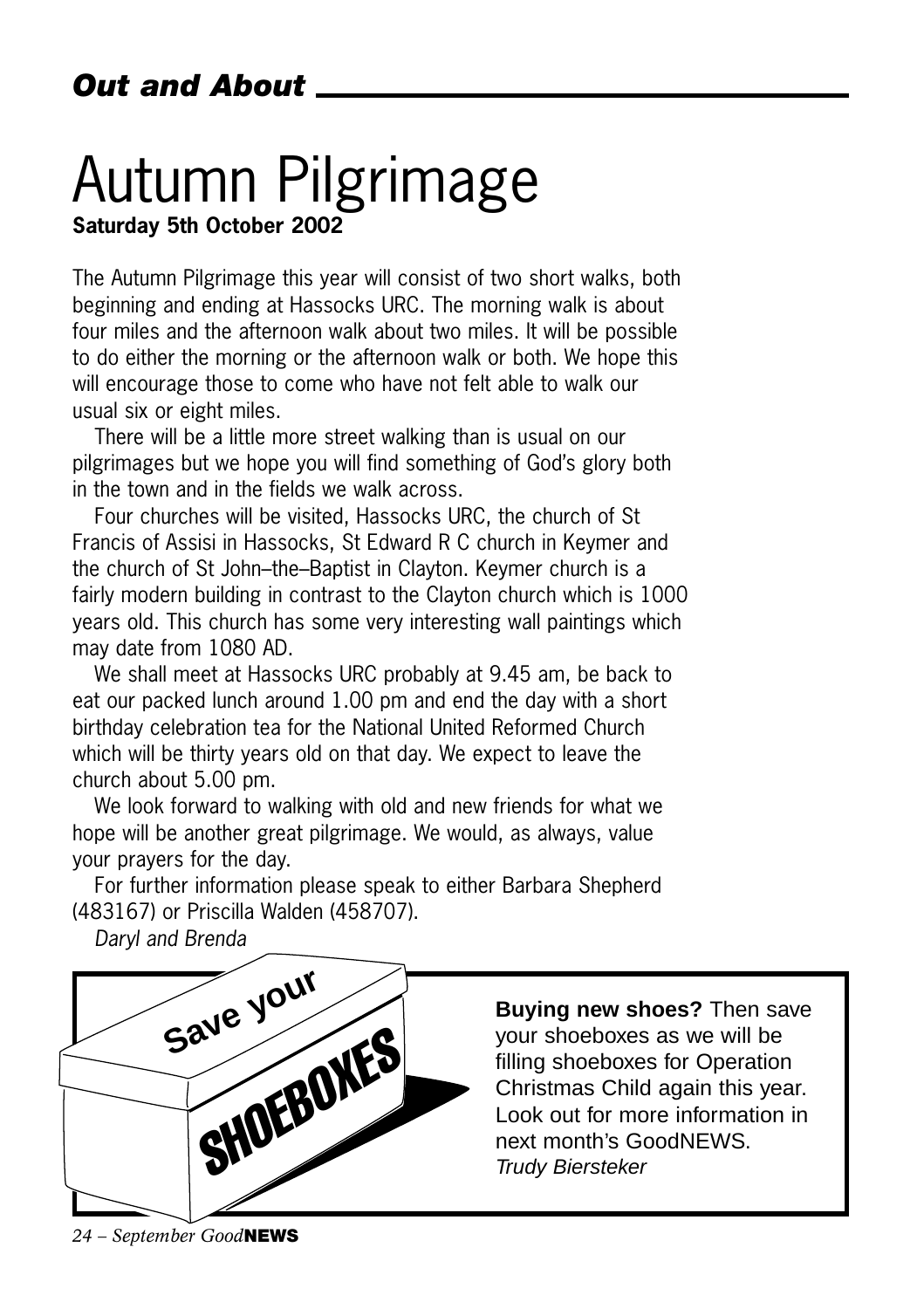### *Twenty Questions*

GoodNEWS takes a probing glimpse into the minds of those who come to the church! Twenty Questions gives you a chance to guess the interviewee and learn a bit more about them too! This month's guest is revealed on the foot of Page 32.

- **1. Tell us one memorable date?** 9th June 2002
- **2. Why?** It was yesterday, and I don't find it too difficult remembering back that far.
- **3. All time favourite film?** Probably "Four Weddings"
- **4. What is your shoe size?** 8
- **5. Describe your experience of God in a single sentence...**

Always just that little bit more than you expect or imagine.

- **6. Jelly Babies or Jelly Beans?** Jelly Babies
- **7. Where is the furthest place that you have ever worked?** Dundee (for 1 week)
- **8. How long have you been coming to this church?** 25 years, almost exactly
- **9. What year did you pass your Driving Test?** 1989
- **10. What is your greatest ambition?**

To be good at what I do

**11. If you met Jesus in the street today, what one question would you ask Him?** Assuming that the meeting is with Jesus in His glory, I

think that I would be too overcome with awe and reverence to contemplate asking a question.

- **12. Who has had the greatest influence on your life? Parents**
- **13. Where were you at the Silver Jubilee?** Just moved to Lindfield
- **14. Plain, Milk or White?** Plain
- **15. Favourite holiday destination?** Somewhere quiet and away from it all
- **16. What would you do with the Millennium Dome?**

Probably turn it into some form of leisure or amusement place, but above all try to make it someone else's problem as soon as possible.

- **17. Approximate height?** 5'9"
- **18. Most-read Bible verse?** There's not a single verse, but there are a couple of Psalms which are helpful at particular times.
- **19. Who is your hero?** I.K. Brunel
- **20. Broadsheet or Tabloid?** Infrequently, Tabloid.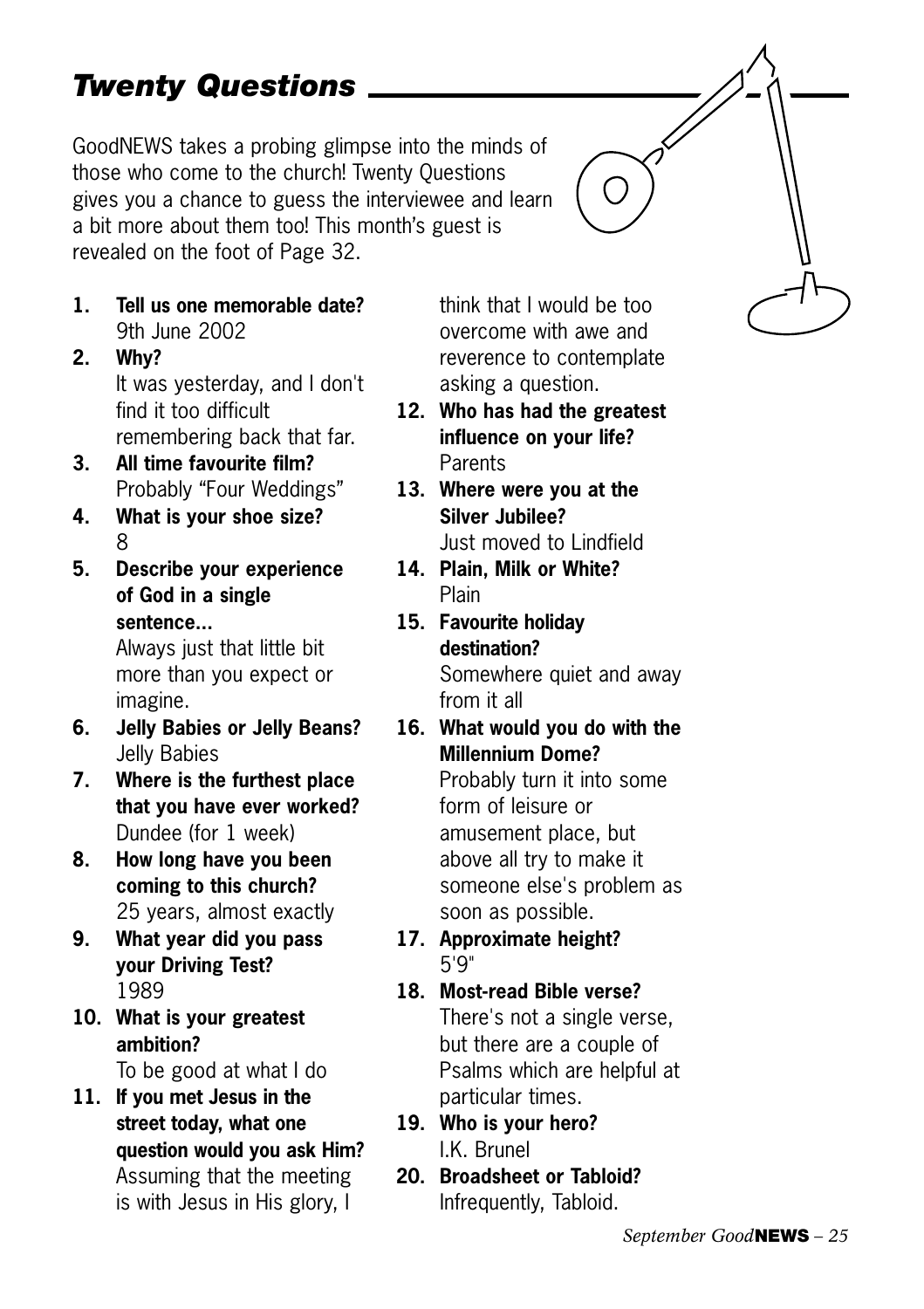# At camp – US-style!

**Katy Lewis, as part of her 'gap' year, went to work Stateside at the US Camp Allergheny, Pennsylvania. She took with her such skills as sailing and lifesaving, but it seems she will have learnt some new ones by the time she returns home for University. This is her story...**

#### **I months have passed t doesn't seem like two already, and by the time you read this there will be only one camp session left.**

We've had about six sessions so far, each a week long with 180–270 kids per session. The first week was for Salvation Army kids who go to what seems to be the Army version of Boys'/Girls' Brigade – they were all good and well–behaved, and actually listened when asked to be quiet, which lulled me into a false sense of security regarding typical camper behaviour! I was rudely awoken from my misconceptions the following week, when we were restraining kids left, right and centre (to stop them fighting/running away/hurting themselves) and the female program staff (me included) were on constant alert at night because of the riots breaking out in the girls' cabins. Not what I was expecting!

My role at camp is a mismash of several different things –

primarily I'm boating supervisor and a lifeguard, but I've also

been seen teaching puppets, basketball (which I cannot play to save my life) and dressing up as the Queen... I think the job highlights were checking for lice and athletes foot the very first day (all kids are checked on opening day – there's a whole building for dealing with the lice cases they're that common) and being removed from that duty for the rest of the summer because I missed loads of 'lice–kids' and ruined the whole days schedule as they all had to be rechecked. Whoops!

Camp food is a story in itself – I'm not sure whether it's typical American nutrition or not, but we eat the strangest things and weirdest combinations (at one point we had the same food for lunch, dinner, and lunch the next day). My all–time favourite must be when we came into the staff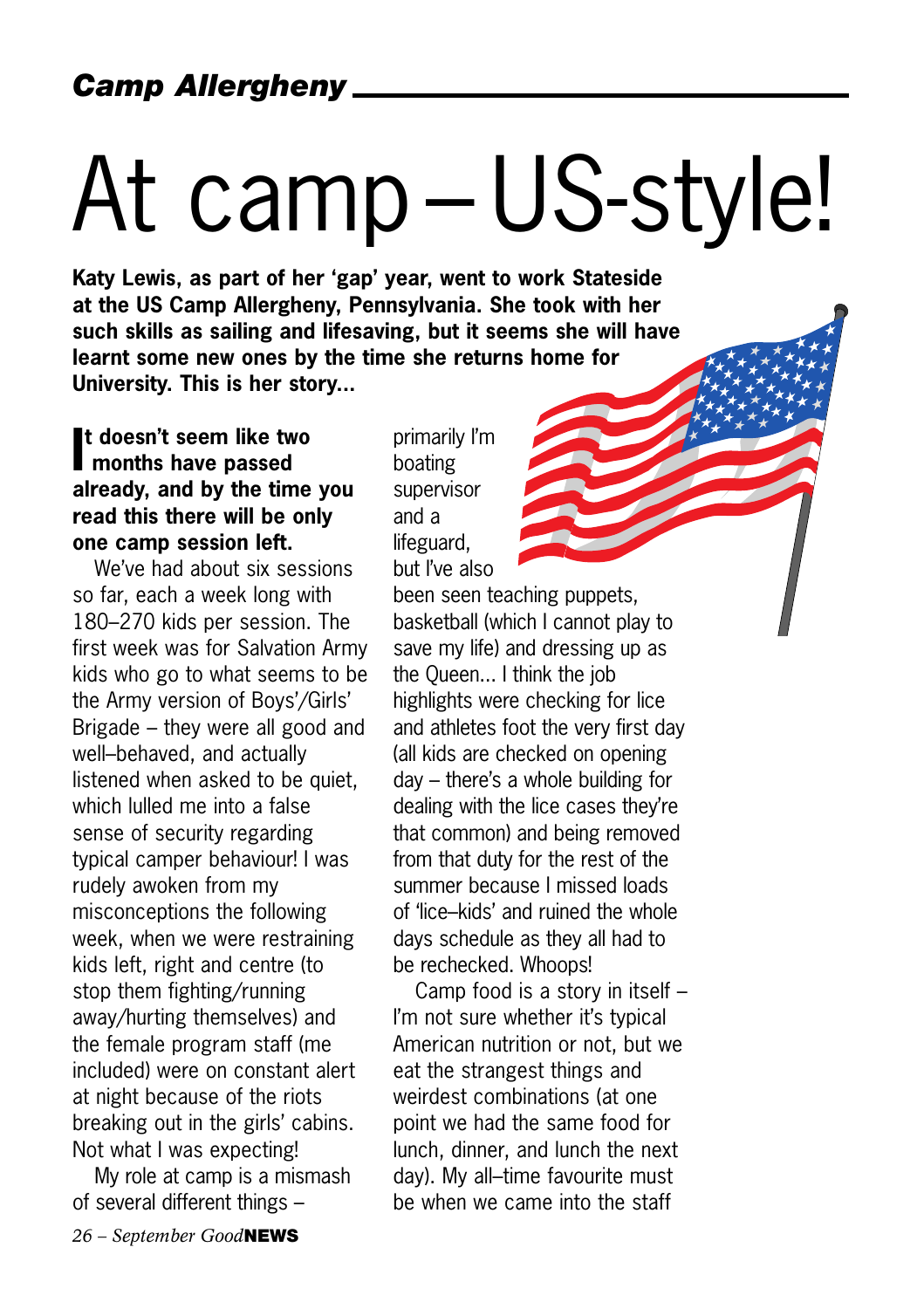dining room after a long day of dealing with difficult kids to find a table full of butter–coated chicken wings, and a huge vat of sweetcorn. Nothing else. And only forks to eat it with – I'm not sure that the concept of knives is understood in America. They also have no idea what real tea is like or how it should be drunk – the 80 tea bags mum sent me have been a lifesaver (as well as making me very popular with the other British staff!) Chocolate is also disappointingly bland here – not the real deal, but I do like the amount of choice you get at stores like Walmart for anything. I'd never seen an entire supermarket aisle devoted to pickled gherkins before – America is the land of choice!

I've experienced several American 'firsts' over the past weeks; my first trip to Walmart (got lost), first 'twinkie' (spongey cake thing – very nice), first drive–in movie (started raining so we sat in the car with the wipers on, only to drain the battery and require jump–starting the stupid thing at 1.30am in the middle of a storm), and a few weeks ago, my first baseball game. Baseball. Possibly the most boring game to watch on the face of the planet – we actually didn't even realise they'd started until about the 3rd innings when someone scored a home run and fireworks were let off!

In between each camping session we have either a one- or two-night break, so I've been able to see a fair bit of the surroundings, including two trips to Ohio. A few memorable staff break moments include cramming 12 of us into a 2 bed motel room whilst avoiding being seen by security guards, and playing "who's line is it anyway?" at 1am in the middle of the street. For my next (and final) staff break I'm planning a trip to a friend's house, who has his own private lake and jet–ski – sounds like fun!

Anyway, I'd better draw to a close – it's past midnight and 'lights out', so I don't want to get into trouble! To be honest, the only reason I've managed to find time to write this letter is because I was given a curfew – have to be in our rooms at 9.45pm – for the past 2 nights because two others and myself were caught creeping around after midnight last week – a punishable offence here at camp!

I'm due back on 3rd September, but there may be a trip to Germany in the pipeline to see a certain young Canadian!

A big thank you to all who have written – it has been great to hear from home. I'll see you in a few weeks!

Your American representative, *Katy xxx*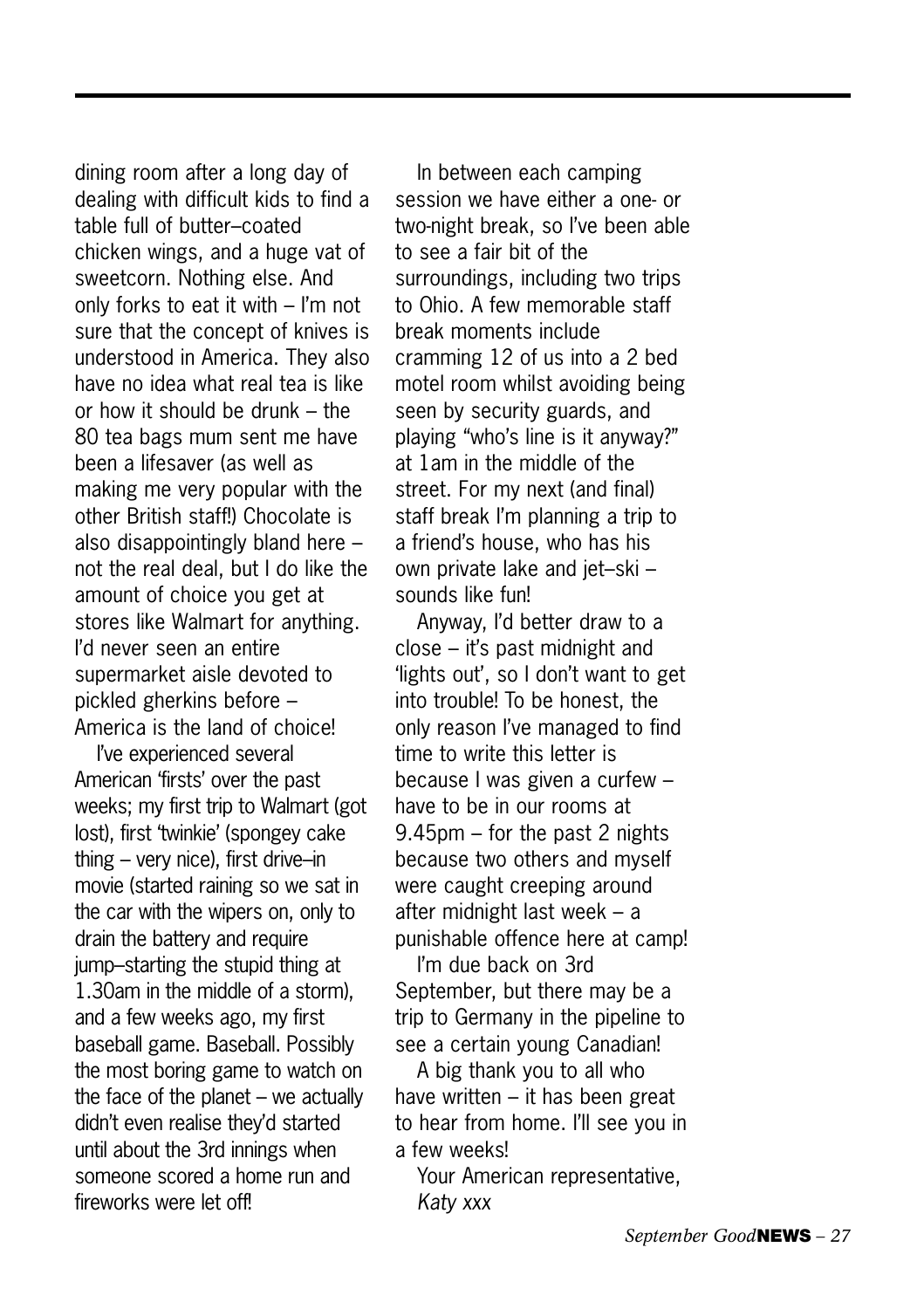## find out more.

By the time you read this article, both All Saints and ourselves will be very close to starting our next **Alpha Courses**. In order to provide flexibility of choice, an **Introductory Supper**, comprising a two–course meal, will be served at The Tiger on **Tuesday 17th September** and also at this church on **Thursday 19th September**. The evenings are designed for anyone interested enough just to come along to **find out more** about the Christian faith and will give people the opportunity to decide on which evening of the week they would like to attend the course.

The format of the Introductory Supper at this church will be as follows;

- 7.30pm Arrival
- 7.45pm Meal
- 8.45pm "Christianity Untrue, Boring, Irrelevant?" (video)
- 9.45pm Close

The **Alpha Course** itself will then run for a further 11 weeks on Thursday evenings and will revolve around a number of videos, comprising a series of talks (including the one referred to above) given by the **Rev Nicky Gumbel**, the curate of Holy Trinity Church, Brompton. After each presentation there will be time for everyone to **discuss any issues** or questions that arise from the talk giving opportunity to get to know each other and

#### **learn together**.

The venue for each of the weekly sessions will be the lounge at the church and the intention will be to serve a **light meal** at 7.30pm prior to each

#### **video presentation**.

Coming to the supper in no way commits you to attend the course! Equally if you cannot come to the supper but would like to know the course arrangements with a view to coming along to see what it is like, please have a word with either **Barry Piper** (456823) or **Rob Biersteker** (440835).

All Saints plan to run their courses on **Monday mornings** and **Tuesday evenings** and for further information regarding their arrangements, please contact **Susan Lodge** on 482218.



You can respond, by replying with this tear–off slip, to: Rob Biersteker, 16 Priory Way, Haywards Heath, West Sussex RH16 3LT (01444 440835)

We/I can/cannot come to the Introductory Supper at Lindfield URC on Thursday 19th September.

Although I/We are unable to attend the Introductory Supper, I/We would like to know more about the arrangements for the Alpha Course continuing on Thursday 26th September.

| <b>NAME</b>    |                  |  |
|----------------|------------------|--|
| <b>ADDRESS</b> | TEL. No.<br>TEL. |  |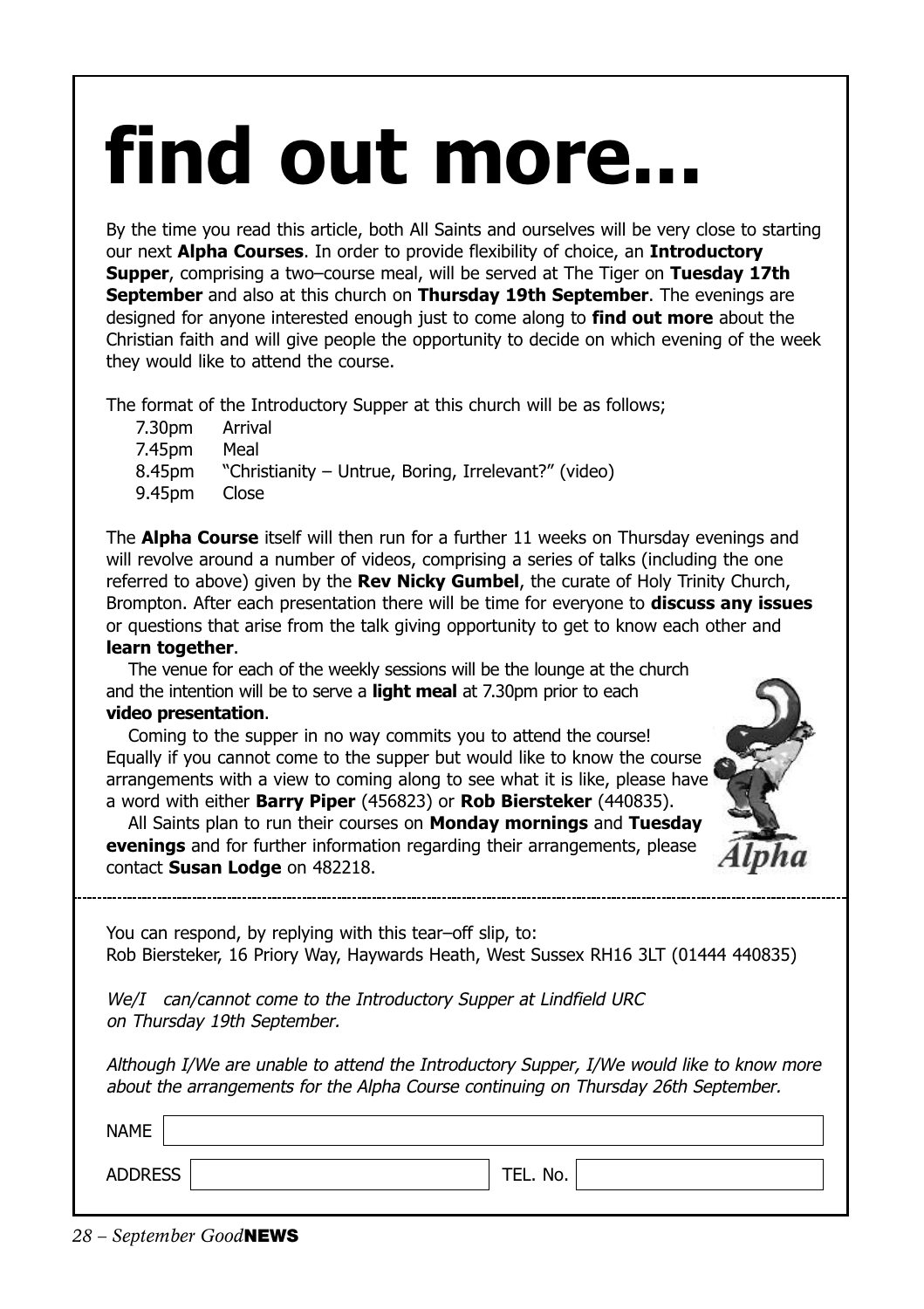## *Temple of Christianity*

"When I found this wonderful Temple of Christianity, with the Holy<br>Spirit as my guide, Lontared the perties of Canacis, well added Spirit as my guide, I entered the portico of Genesis, walked down the Old Testament art galleries where the pictures of Noah, Abraham, Isaac, Jacob, Joseph, Moses and Daniel hang on the wall.

I passed into the Music Room of the Psalms where the Spirit of God swept across the keyboard of nature, until it seemed that every reed and pipe in God's great organ responded to the tuneful harp of David, the sweet singer of Israel.

I entered the Chamber of Ecclesiastes, where the voice of the preacher was heard, and into the Conservatory of Sharon and where the Lily of the Valley's sweet scented spices filled and perfumed my life.

I entered the business office of Proverbs and then into the Observatory of the Prophets, where I saw telescopes of various sizes pointed to far off events, but all were concentrated upon the bright and morning star, which was to rise above the moon-lit hills of Judea for our salvation.

I entered into the Audience room of the King of kings and caught a vision of His glory from the standpoint of Matthew, Mark, Luke and John. I passed into the Acts of the Apostles where the Holy Spirit was doing His work in the formation of the infant Church.

Then I stepped into the Correspondence Room where Peter, Paul, James and John penned their epistles ...

I stepped into the Throne Room of Revelation where towered the glistening peaks and got a vision of the King of kings upon His throne of glory with the healing of the nations in His hand.

Then I cried out, 'All hail the power of Jesus' name! Let Angels prostrate fall! Bring forth the Royal Diadem and crown Him Lord of all!'"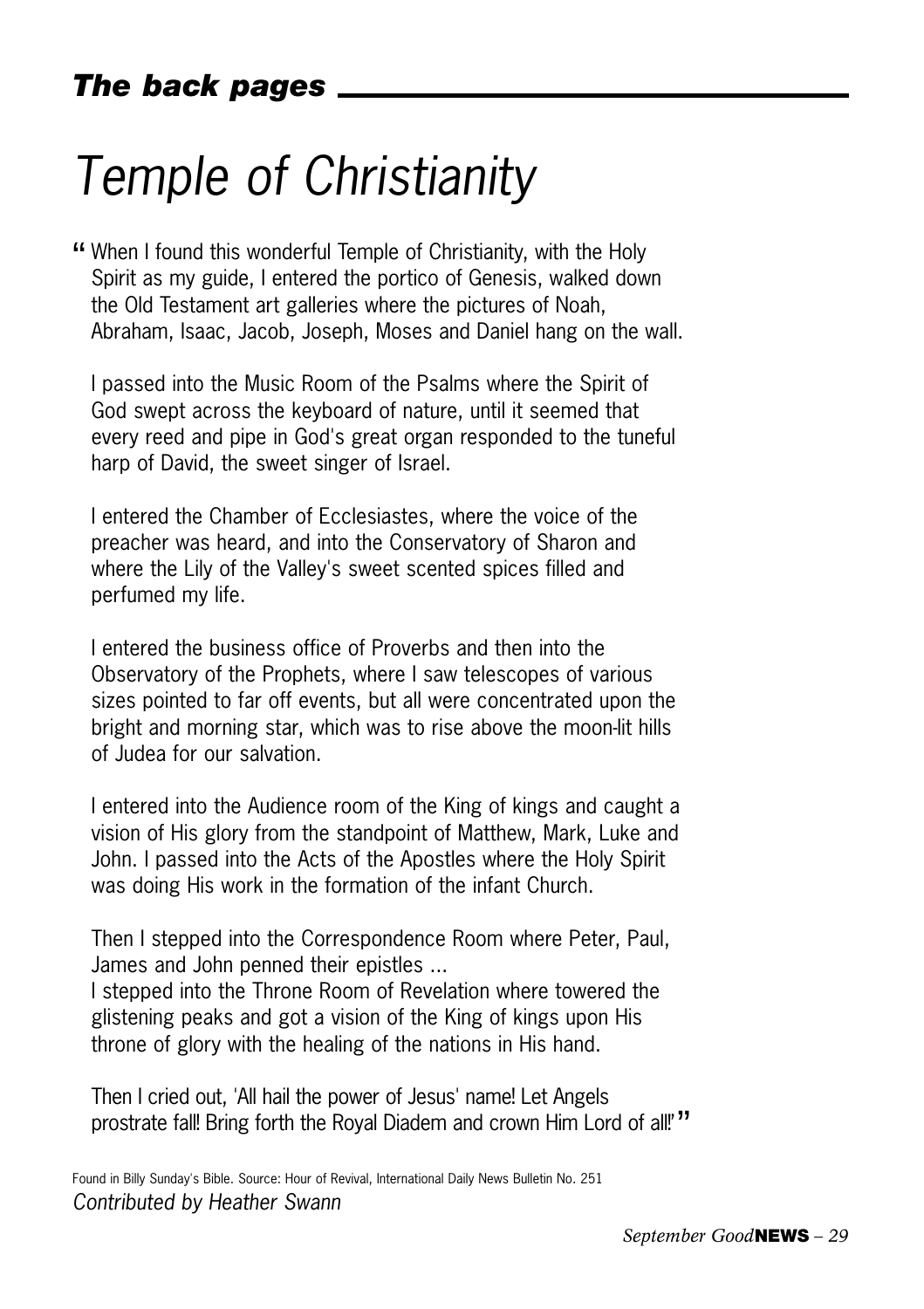## What are you doing here?

#### **During the past two or three years many more people have become interested in their ancestry.**

There seems to be a wish that they have a positive identity and are 'someone' who matters. They should know that we all matter to God! When details of the 1901 census were made available to the public there were so many requests for information that the service was quickly withdrawn.

Are people beginning to ask whether there is more to life than greater material possesions and enjoyment of leisure turned only to pleasure? The world has become a global village and our TV screens show ever more of the disparity of the quality of life between what are known as the nations of the West and the Third World. There is, indeed, a good public response to appeals such as 'Children in Need' and to help in sudden dire emergencies. But the situation in many overseas countries regarding poverty, starvation and enmity seems to worsen. Since the events of September 11th and subsequently, people are confused. Life itself is now more uncertain – has it really any purpose?

*30 – September Good***NEWS** A promising feature is that many young people now take opportunities to travel abroad to see for themselves. Some, indeed, spend a few months of a 'gap year' or otherwise to render help in Christian groups working in poor areas of needy countries or

in helping to take the Gospel in new ways. Will they be able and willing to make use of their experiences to influence Western governments to take more action?

As we grow older we should

become increasingly sure of God's purpose in life for each of us as individuals. That purpose may change through the years in the challenging circumstances of one's life. No one needed to be asked the question above more than God's great prophet Elijah. He was very depressed after success seemed to turn to abject failure. As the hymn reminds us, after the earthquake, wind and fire came the still small voice that put God's question – "What are you doing Elijah?"

What are you doing here? *Herbert Fisher*

"Since September 11th, people are confused. Life itself is now more uncertain – has it really any purpose?"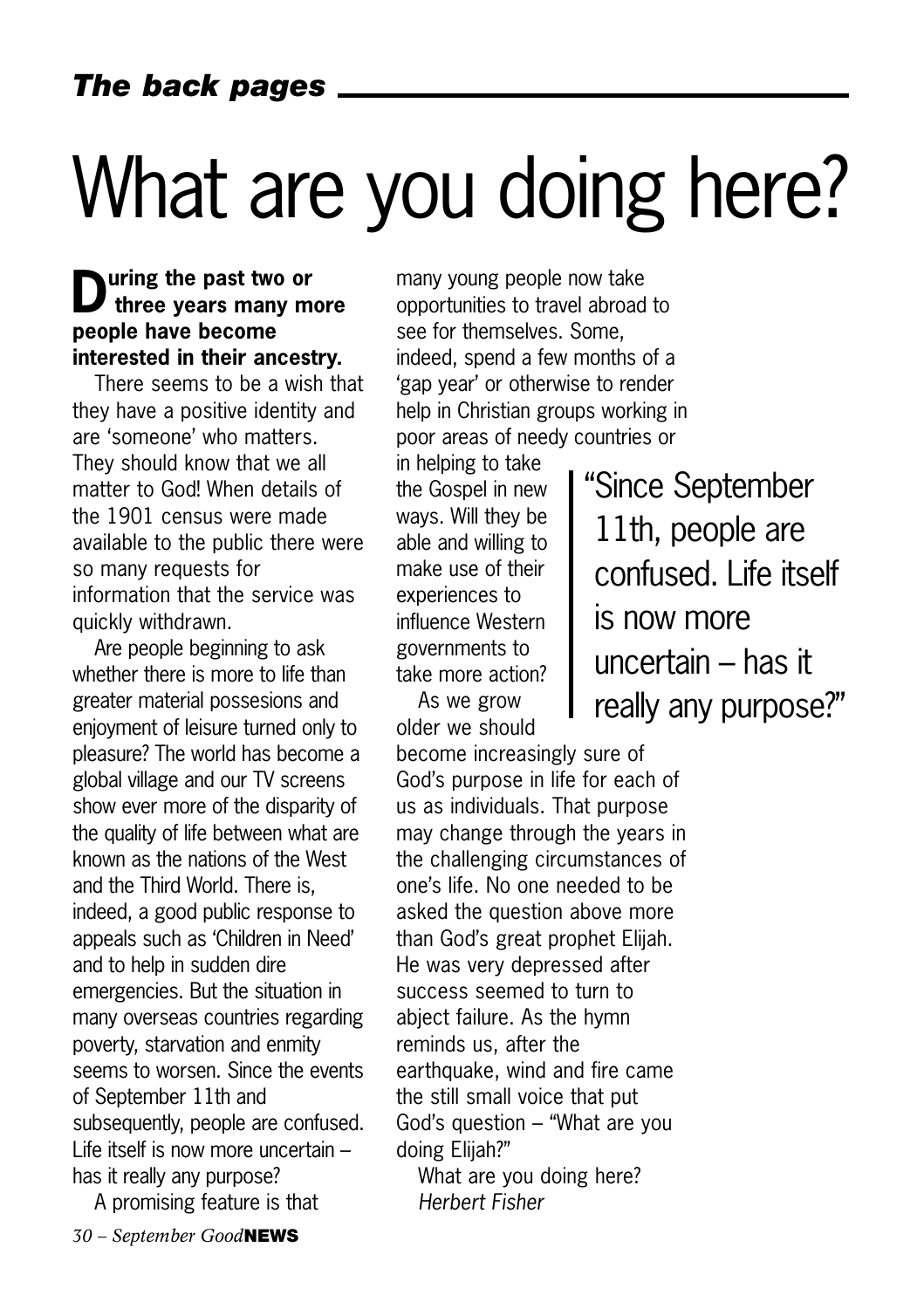## **United we rhyme**

**Many of you will remember our church weekend away, last**<br> **November.** Over one hundred of us stayed at Ashburnham **House, near Battle.** 

The focus: to 'UNITE' as a church family, especially in preparation for Norman Smith's imminent retirement. Well, much time has since passed, and in a new series GoodNEWS takes you back to reflect on what we learnt, both as a church and personally from UNITE2001.

The Bard of Ashburnham was a competition we ran during the weekend, to allow us to share our feelings creatively. One such example is printed below. Please use this series as a prompt to your thoughts about UNITE2001, and maybe share your aspirations for us, as a church, for the future. All contributions to the normal address, please.

We unite at Ashburnham 2001 Excited this weekend at last has begun Not sure what we'll learn, or how we will grow, Or what we'll perform at the "Fun Time" show And now that the end of the weekend is near, We reflect on God's blessings throughout our time here The 'blessing' of the youthful post-midnight joke, The shock of being Jessie Green when I awoke! And leadership skills were put to the test, In free time would young Mr Walters know best? "We'll be back before dark" as we set off through the woods, To Dawn's and my joy we were back before food Then Janet  $\mathcal{E}$  Fo's song, it brought down the house, Whilst Hilary made us cry over his mouse Cinderella at Fun Time won't soon be forgotten Nor guessing "Banana" from Alex Hall's bottom! And now for the challenge as we go from this place, Will we grasp the commission, will we love by God's grace Will your warm fluffy feelings only last while you're here? Or will we take up the challenge, for God's kingdom is near.